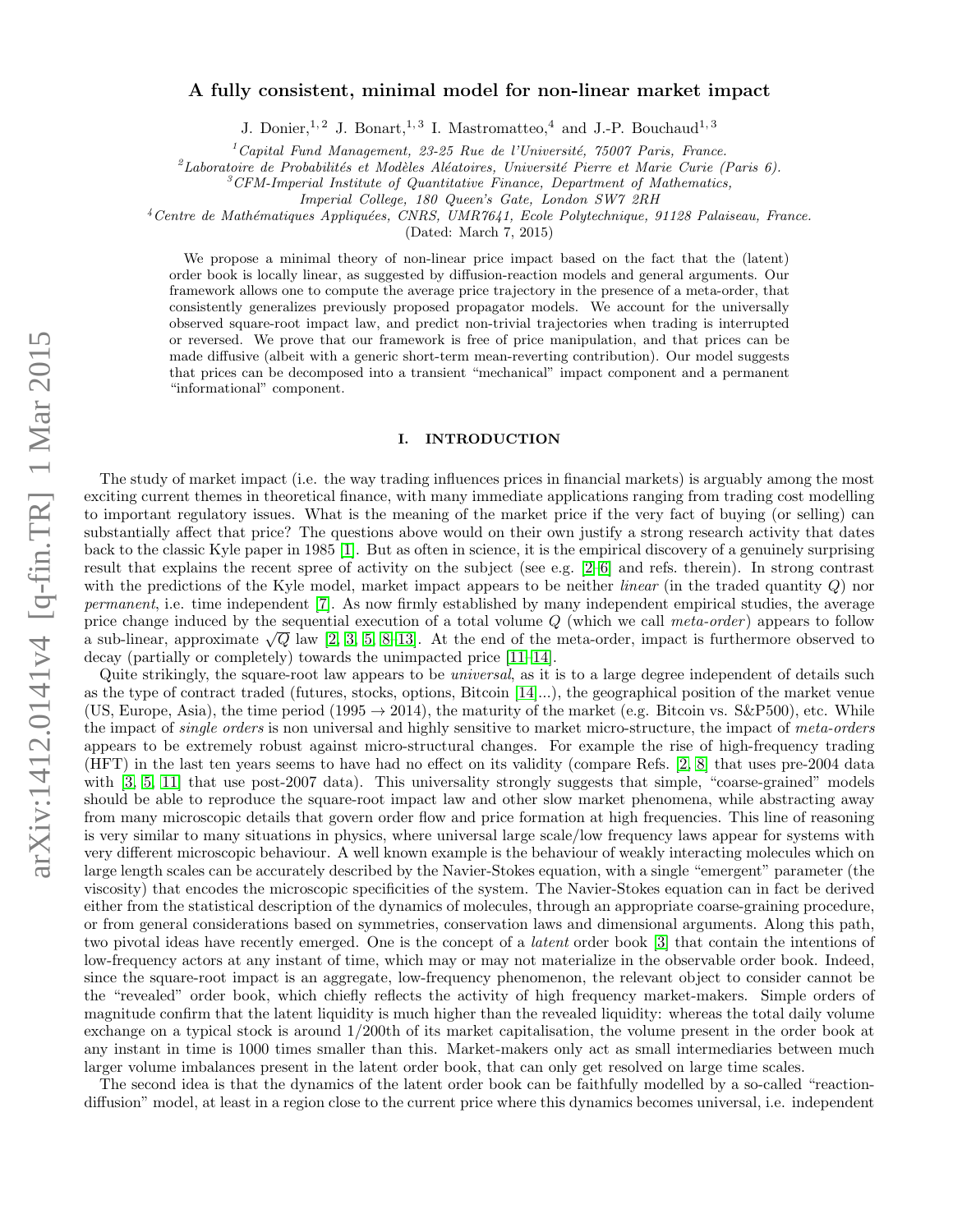of the detailed setting of the model – and hence, as emphasized above, of the detailed micro-structure of the market and of its high-frequency activity. The reaction-diffusion model in one dimension posits that two types of particles (called B and A), representing in a financial context the intended orders to buy (bids) and to sell (ask) diffuse on a line and disappear whenever they meet  $A + B \to \emptyset$  – corresponding to a transaction. The boundary between the B-rich region and the A-rich region therefore corresponds to the price  $p_t$ . This highly stylized order book model was proposed in the late 90's by Bak et al. [\[15,](#page-18-10) [16\]](#page-18-11) but never made it to the limelight because the resulting price dynamics was found to be strongly mean-reverting on all time scales, at odds with market prices which, after a short transient, behave very much like random walks. However, some of us (together with B. Tóth, [\[17\]](#page-18-12)) recently realized that the analogue of market impact can be defined and computed within this framework, and was found to obey the square-root law exactly.

This opens the door to a fully consistent theoretical model of non-linear impact in financial markets, which we propose in the present paper. We show how all the previously discussed ingredients can be accommodated in a unifying coarse-grained model for the dynamics of the latent order book that is consistent with price diffusion, with a single emergent parameter – the market *liquidity*  $\mathcal{L}$ , defined below. When fluctuations are neglected (in a sense that will be specified below), the impact of a meta-order can be computed exactly, and is found to exhibit two regimes: when the execution rate is sufficiently slow, the model becomes identical to the linear propagator framework proposed in [\[7,](#page-18-3) [18\]](#page-18-13), with a bare propagator decaying as the inverse square-root of time. When execution is faster, impact becomes fully non-linear and obeys a non-trivial, closed form integral equation. In the two regimes, the impact of a meta-order grows as the square-root of the volume, but with a pre-factor that depends on the execution rate in the slow regime, but becomes independent of it in the fast regime – as indeed suggested by empirical data. The model predicts interesting price trajectories when trading is interrupted or reversed, leading to effects that are observed empirically but impossible to account for within a linear propagator model. We demonstrate that prices in our model cannot be manipulated, in the sense that any sequence of buy and sell orders that starts and ends with a zero position on markets leads to a non-positive average profit. This is a non trivial property of our modelling strategy, which makes it eligible for practical applications. Finally, we discuss how our framework suggests a clear separation between "mechanical" price moves (i.e. induced by the impact of random trades) and "informational" price moves (i.e. the impact of any public information that changes the latent supply/demand). This is a key point that allows us to treat consistently, within the same model, diffusive prices and memory of the order book – which otherwise leads to strongly mean-reverting prices (see the discussion in [\[3,](#page-18-4) [5,](#page-18-5) [19\]](#page-18-14)). We discuss in the conclusion some of the many interesting problems that our modelling strategy leaves open – perhaps most importantly, how to consistently account for order book fluctuations that are presumably at the heart of liquidity crises and market crashes.

# <span id="page-1-1"></span>II. DYNAMICS OF THE LATENT ORDER BOOK

Our starting point is the zero-intelligence model of Smith et al. [\[20\]](#page-18-15), reformulated in the context of the latent order book in [\[3\]](#page-18-4) and independently in [\[21\]](#page-18-16). We assume that each trading (buy/sell) intention of market participant is characterized by a reservation price and a volume.<sup>1</sup> In the course of time, the dynamics of intentions can be essentially of four types: a) reassessment of the reservation price, either up or down; b) partial or complete cancellation of the intention of buying/selling; c) appearance of new intentions, not previously expressed and finally d) matching of an equal volume of buy/sell intentions, resulting in a transaction at a price that delimits the buys/sells regions, and removal of these intentions from the latent order book. It is clear that provided very weak assumptions are met: i) the changes in reservation prices are well behaved (i.e. have a finite first and second moment) and short-ranged correlated in time; ii) the volumes have a finite first moment, one can establish – in the large scale, low frequency, "hydrodynamic" limit – the following set of partial differential equations for the dynamics of the average buy (resp. sell) volume density  $\rho_B(x, t)$  (resp.  $\rho_A(x, t)$ ) at price level x:

$$
\frac{\partial \rho_B(x,t)}{\partial t} = -V_t \frac{\partial \rho_B(x,t)}{\partial x} + D \frac{\partial^2 \rho_B(x,t)}{\partial x^2} - \nu \rho_B(x,t) + \lambda \Theta(p_t - x) - \kappa R_{AB}(x,t); \tag{1-a}
$$

<span id="page-1-0"></span>
$$
\frac{\partial \rho_A(x,t)}{\partial t} = \underbrace{-V_t \frac{\partial \rho_A(x,t)}{\partial x} + D \frac{\partial^2 \rho_A(x,t)}{\partial x^2}}_{\text{a- Drift-Diffusion}} - \underbrace{\nu \rho_A(x,t)}_{\text{b- Cancel.}} + \underbrace{\lambda \Theta(x-p_t)}_{\text{c- Deposition}} - \underbrace{\kappa R_{AB}(x,t)}_{\text{d- Reaction}}; \tag{1-b}
$$

<sup>&</sup>lt;sup>1</sup> In fact, each participant may have a full time dependent supply/demand curve with different prices and volumes, with little change in the effective model derived below.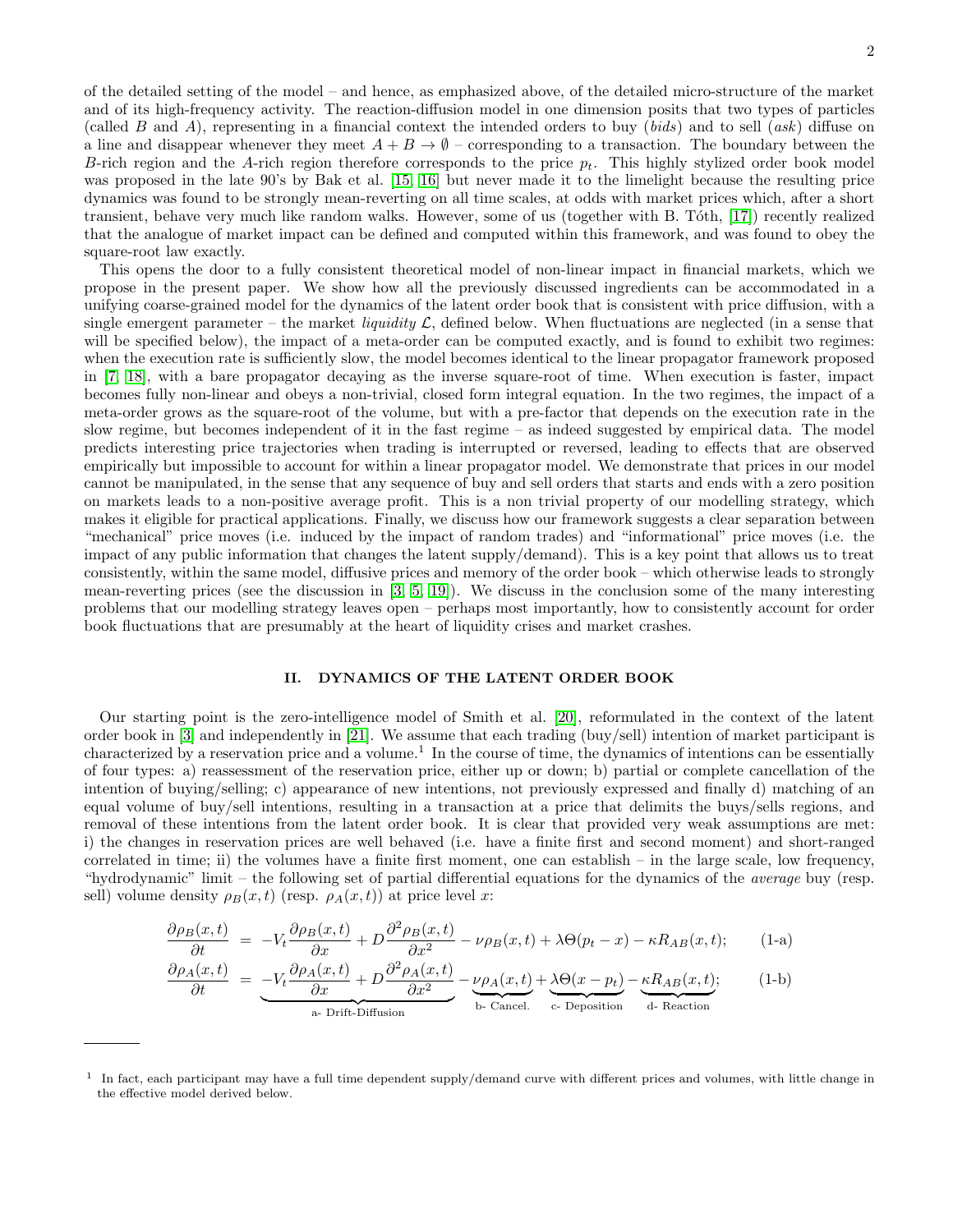where the different terms in the right hand sides correspond to the four mechanisms a-d, on which we elaborate below, and  $p_t$  is the *coarse-grained* position of the price (i.e. averaged over high frequency noise), defined from the condition

$$
\rho_A(p_t, t) - \rho_B(p_t, t) = 0.
$$
\n(1)

- a-  $Drift\text{-}Diffusion$ : The first two terms model the fact that each agent reassess his/her reservation price x due to many external influences (news, order flow and price changes themselves, other technical signals, etc.). One can therefore expect that price reassessments contain both a (random) agent specific part that contributes to the diffusion coefficient  $2$  D and a *common* component  $V_t$  that shifts the entire latent order book. This shift is due to a collective price reassessment due for example to some publicly available information (that could well be the past transactions themselves). The drift component  $V_t$  is at this stage very general; one possibility that we will adopt below is to think of  $V_t$  as a white noise, such that the price  $p_t$  is a diffusive random walk. Since the derivation of these first two terms and the assumptions made are somewhat subtle, we devote Appendix A to a more detailed discussion and alternative models; see in particular Eq. [\(30\)](#page-14-0).
- b- Cancellations: The third term corresponds to partial or complete cancellation of the latent order, with a decay time  $\nu^{-1}$  independent of the price level x (but see previous footnote<sup>2</sup>). Consistent with the idea of a common information, cancellation could be correlated between different agents. However, this does not affect the evolution of the average densities  $\rho_{BA}(x, t)$ , while it might play a crucial role for the fluctuations of the order book, in particular to explain liquidity crises.
- c- *Deposition:* The fourth term corresponds to the appearance of new buy/sell intentions, modelled by a "rain intensity"  $\lambda$  modulated by an arbitrary increasing function  $\Theta(u)$ , expressing that buy orders mostly appear below the current price  $p_t$  and sell orders mostly appear above  $p_t$ . The detailed shape of  $\Theta(u)$  actually turns out to be, to a large extent, irrelevant for the purpose of the present paper (see Appendix B for details); for simplicity we will choose below a step function,  $\Theta(u > 0) = 1$  and  $\Theta(u < 0) = 0$ .
- d- Reaction: The last term corresponds to transactions when two orders meet with "reaction rate"  $\kappa$ ; the quantity  $R_{AB}(x,t)$  is formally the average of the product of the density of A particles and the density of B particles, i.e.  $R_{AB}(x,t) \approx \rho_A(x,t)\rho_B(x,t)$  + fluctuations. However, the detailed knowledge of  $R_{AB}(x,t)$  will not affect the following discussion. We will consider in the following the limit  $\kappa \to \infty$ , which corresponds to the case where latent limit orders close to the transaction price all become instantaneously visible limit orders that are duly executed against incoming market orders.

Let us insist that Eqs. [\(1-](#page-1-0)a,b) only describe the *average* shape of the latent order book, i.e. fluctuations coming from the discrete nature of orders are neglected at this stage: see Fig. [1](#page-3-0) for an illustration. In particular, the instantaneous position of the price  $p_t^{\text{inst.}}$  – where the density of buy/sell orders vanishes – has an intrinsic non-zero width even in the limit  $\kappa \to \infty$  [\[22\]](#page-19-0), corresponding to the average distance  $a-b$  between the highest buy order  $x = b$  and the lowest sell order  $x = a^{3}$ . The instantaneous price can then be conventionally be defined as  $p_t^{\text{inst.}} = (a + b)/2$ , but will in general not coincide with the coarse-grained price  $p_t$  defined by the average shape of the latent order book through Eq. [\(1\)](#page-1-0). Indeed, as shown in [\[22\]](#page-19-0), the diffusion width (i.e. the typical distance between  $p_t^{\text{inst.}}$  and  $p_t$ ) is also non zero and actually larger than the intrinsic width, but only by a logarithmic factor.

In the following, we will neglect both the intrinsic width and the diffusion width, which is justified if we focus on price changes much larger than these widths. This is the large scale, low frequency regime where our coarse-grained equations Eqs. [\(1-](#page-1-0)a,b) are warranted. Formally, Eqs. (1-a,b) become valid when the market *latent liquidity*  $\mathcal L$  (defined below) tends to infinity, since both the intrinsic width and the diffusion width vanish as  $\mathcal{L}^{-1/2}$  [\[22\]](#page-19-0).

<sup>&</sup>lt;sup>2</sup> In full generality, the diffusion constant D could depend on the distance  $|x - p_t|$  to the transaction price. We neglect this possibility in the present version of the model, for reasons that will become clear later: see Appendix B. A similar remark applies to the cancellation rate  $\nu$  as well.

<sup>&</sup>lt;sup>3</sup> We indeed assume that latent orders become instantaneously visible when close to  $p_t^{\text{inst.}}$ , in such a way that the latent order book and the observable order book become identical at the best limits. This is of course needed to identify  $p_t^{\text{inst.}}$  with the "real" mid-price. It is very interesting to ask what happens if the conversion speed between latent orders and real orders is not infinitely fast, or when market orders become out-sized compared to the prevailing liquidity. As we discuss in the conclusion, this is a potential mechanism for crashes, and the simple coarse-grained framework discussed here has to be adapted to deal with these situations.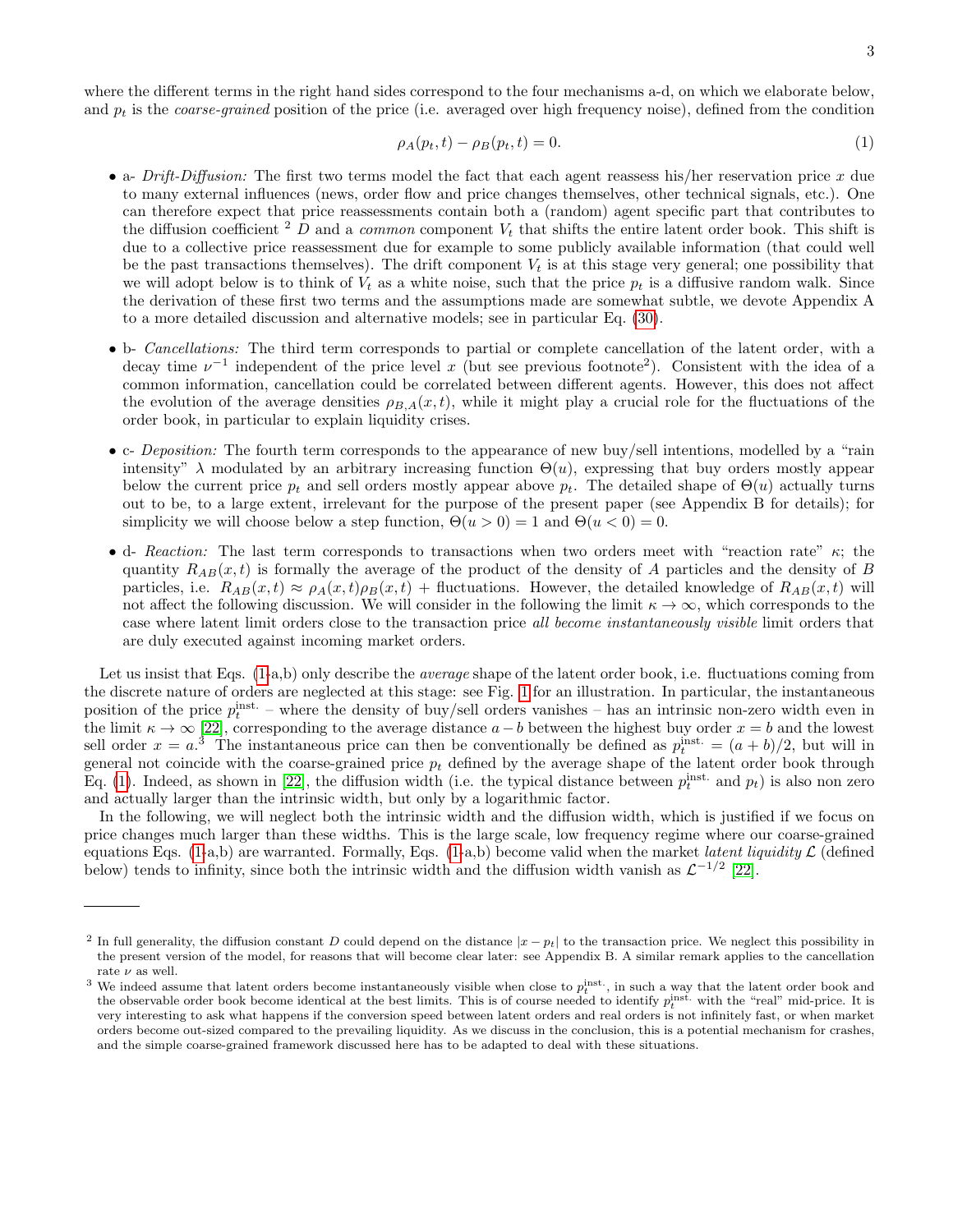

<span id="page-3-0"></span>FIG. 1: Snapshot of a latent order book in the presence of a meta-order, with bid orders (blue boxes) and ask orders (red boxes) sitting on opposite sides of the price line and subject to a stochastic evolution. The dashed lines show the mean values the order densities  $\rho_{A,B}(x,t)$ , which are controlled by Eqs. [\(1\)](#page-1-0).

#### III. STATIONARY SHAPE OF THE LATENT ORDER BOOK

A remarkable feature of Eqs. [\(1-](#page-1-0)a,b) is that although the dynamics of  $\rho_A$  and  $\rho_B$  is non-trivial because of the reaction term (that requires a control of fluctuations, see [\[22\]](#page-19-0)) the combination  $\varphi(x,t) := \rho_B(x,t) - \rho_A(x,t)$  evolves according to a linear equation independent of  $\kappa$ <sup>4</sup>

<span id="page-3-1"></span>
$$
\frac{\partial \varphi(x,t)}{\partial t} = -V_t \frac{\partial \varphi(x,t)}{\partial x} + D \frac{\partial^2 \varphi(x,t)}{\partial x^2} - \nu \varphi(x,t) + \lambda \operatorname{sign}(p_t - x),\tag{2}
$$

where  $p_t$  is the solution of  $\varphi(p_t, t) = 0$ . This solution is expected to be unique for all  $t > 0$  if it is unique at  $t = 0$  (see also [\[21\]](#page-18-16)). Note that Eq. [\(2\)](#page-3-1), without the drift-diffusion terms, has recently been obtained as the hydrodynamic limit of a Poisson order book dynamics in [\[23\]](#page-19-1).

Introducing  $\hat{p}_t = \int_0^t ds V_s$ , the above equation can be rewritten in the reference frame of the latent order book  $y = x - \widehat{p}_t$  as:<sup>5</sup>

<span id="page-3-2"></span>
$$
\frac{\partial \varphi(y,t)}{\partial t} = D \frac{\partial^2 \varphi(y,t)}{\partial y^2} - \nu \varphi(y,t) + \lambda \operatorname{sign} (p_t - \widehat{p}_t - y). \tag{3}
$$

Starting from a symmetric initial condition  $\varphi(y, t = 0) = -\varphi(-y, t = 0)$  such that  $p_{t=0} = \hat{p}_{t=0} = 0$ , it is clear by symmetry that the equality  $p_t = \hat{p}_t$  is a solution at all times, since all terms in the above equation are odd when  $y \to -y$ . For more general initial conditions,  $p_t$  converges to  $\hat{p}_t$  when  $t \to \infty$  and the stationary solution of Eq. [\(3\)](#page-3-2) reads, in the limit  $\mu \to \infty$ :

<span id="page-3-3"></span>
$$
\varphi_{\rm st.}(y \le 0) = \frac{\lambda}{\nu} \left[ 1 - e^{\gamma y} \right]; \qquad \varphi_{\rm st.}(y \ge 0) = -\varphi_{\rm st.}(-y), \tag{4}
$$

<sup>&</sup>lt;sup>4</sup> The disappearance of  $\kappa$  can be traced to the conservation of  $\#A - \#B$  for each reaction  $A + B \to \emptyset$ .

<sup>&</sup>lt;sup>5</sup> One should be careful with the "Ito" term when  $V_s$  is a Wiener noise, which adds a contribution to D, see Appendix A and Eq. [\(31\)](#page-14-1)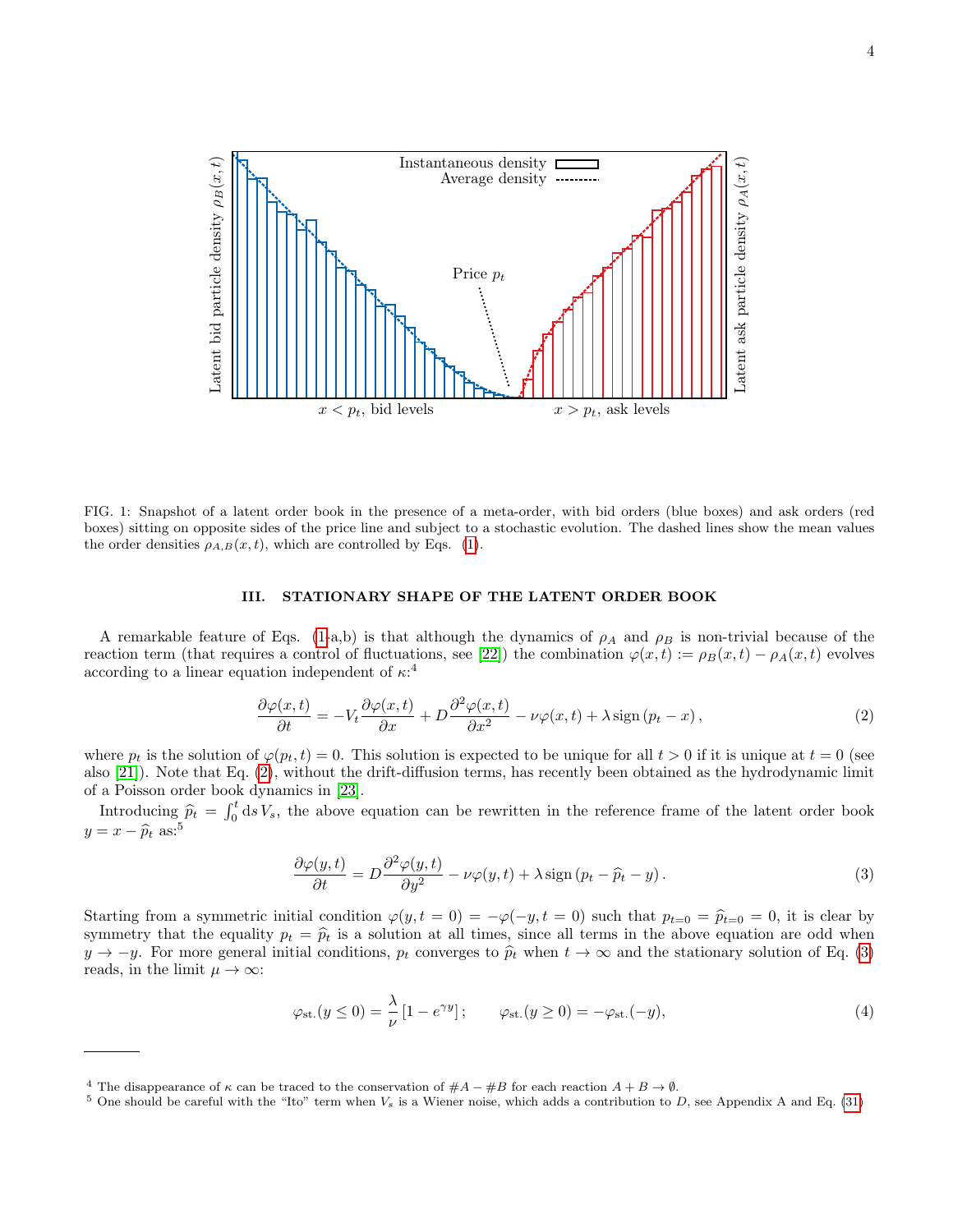with  $\gamma^2 = \nu/D$ . This is precisely the solution obtained in [\[3\]](#page-18-4) which behaves linearly close to the transaction price. But as emphasized in [\[3\]](#page-18-4) and in Appendix B, this linear behaviour in fact holds for a very wide range of models – for example if the appearance of new orders only takes place at some arbitrary boundary  $y = \pm L$ , as in [\[17\]](#page-18-12), or else if the coefficients  $D, \nu$  are non-trivial (but sufficiently regular) functions of the distance to the price  $|y|$ , etc.

### IV. PRICE DYNAMICS WITHIN A LOCALLY LINEAR ORDER BOOK (LLOB)

We will therefore, in the following, "zoom" into the universal linear region by taking the formal limit  $\gamma \to 0$  with a fixed current

$$
J = D|\partial_y \varphi_{\rm st.}|_{y=0} \equiv \lambda/\gamma. \tag{5}
$$

This current can be interpreted as the volume transacted per unit time in the stationary regime, i.e. the total quantity of buy (or sell) orders that get executed per unit time. As a side remark, it is important to realize that if the drift  $V_t$  contains a Wiener noise component, or jumps, this drift does in fact contribute to  $J$  and does not merely shift the latent order book around without any transactions (see Appendix A).

In the limit  $\nu, \lambda \to 0$  with  $\lambda/\gamma = J$  fixed, the stationary solution  $\varphi_{st}(y)$  becomes exactly linear:

$$
\varphi_{\rm st.}(y) = -Jy/D. \tag{6}
$$

This is the regime we will explore in the present paper, although we will comment below on the expected modifications induced by non-zero values of  $\nu$ ,  $\lambda$ . Note that  $\mathcal{L} = J/D \equiv \lambda \sqrt{D/\nu}$  can be interpreted as the *latent liquidity* of the market, which is large when deposition of latent orders is intense ( $\lambda$  large) and/or when latent orders have a long lifetime ( $\nu$  small). The quantity  $\mathcal{L}^{-1}$  is the analogue, within a LLOB, of Kyle's "lambda" for a flat order book.

In terms of order of magnitudes, it is reasonable to expect that the latent order book has a memory time  $\nu^{-1}$ of several hours to several days [\[3\]](#page-18-4) – remember that we are speaking here of slow actors, not of market makers contributing to the high-frequency dynamics of the revealed order book. Taking  $D$  to be of the order of the price volatility, the width of the linear region  $\gamma^{-1}$  is found to be of the order of 1% of the price (see Eq. [\(4\)](#page-3-3)). Therefore, we expect that restricting the analysis to the *linear* region of the order book will be justified for meta-orders lasting up to several hours, and impacting the price by less than a fraction of a percent. For larger impacts and/or longer execution times, a more elaborate (and probably less universal) description may be needed.

We now introduce a "meta-order" within our framework and work out in detail its impact on the price. Working in the reference frame of the *unimpacted* price  $\hat{p}_t$  defined above, we model a meta-order as an extra current of buy (or sell) orders that fall exactly on the transaction price  $p_t$ . Introducing  $y_t \equiv p_t - \hat{p}_t$ , the corresponding equation for the latent order book reads, within a LLOB that precisely holds when  $\nu, \lambda \to 0$ :

<span id="page-4-1"></span>
$$
\begin{cases}\n\frac{\partial \varphi(y,t)}{\partial t} = D \frac{\partial^2 \varphi(y,t)}{\partial y^2} + m_t \delta(y - y_t) \\
\frac{\partial \varphi(y \to \pm \infty, t)}{\partial y} = -\mathcal{L},\n\end{cases} \tag{7}
$$

where  $m_t$  is the (signed) trading intensity at time t;  $m_t > 0$  corresponding to a buy meta-order. Note that the metaorder will be assumed to be small enough not to change the behaviour of the rest of the market (i.e. the parameters D,  $\nu$  and  $\lambda$ ), so that  $\mathcal L$  is a fixed parameter in the above equation. Of course, this assumption might break down when the meta-order is out-sized, leading to a sudden increase of the cancellation rate  $\nu$  and a corresponding drop of the liquidity  $\mathcal{L}$ , which might in turn result in a crash (see the discussion in the conclusion).

We will now consider a meta-order that starts at a random time that we choose as  $t = 0$ , with no information on the state of the latent order book. This means that at  $t = 0$ , there is no conditioning on the state of the order book that can be described by its stationary shape,  $\varphi_{st.}(y) = -Jy/D$ . For  $t > 0$ , the latent order book is then given by the following exact formula:

$$
\varphi(y,t) = -\mathcal{L}y + \int_0^t \frac{\mathrm{d}s \, m_s}{\sqrt{4\pi D(t-s)}} e^{-\frac{(y-y_s)^2}{4D(t-s)}},\tag{8}
$$

where  $y_s$  is the transaction price (in the reference frame of the book) at time s, defined as  $\varphi(y_s, s) \equiv 0$ . This leads to a self-consistent integral equation for the price at time  $t > 0$ :

<span id="page-4-0"></span>
$$
y_t = \frac{1}{\mathcal{L}} \int_0^t \frac{\mathrm{d}s \, m_s}{\sqrt{4\pi D(t-s)}} e^{-\frac{(y_t - y_s)^2}{4D(t-s)}}.
$$
\n(9)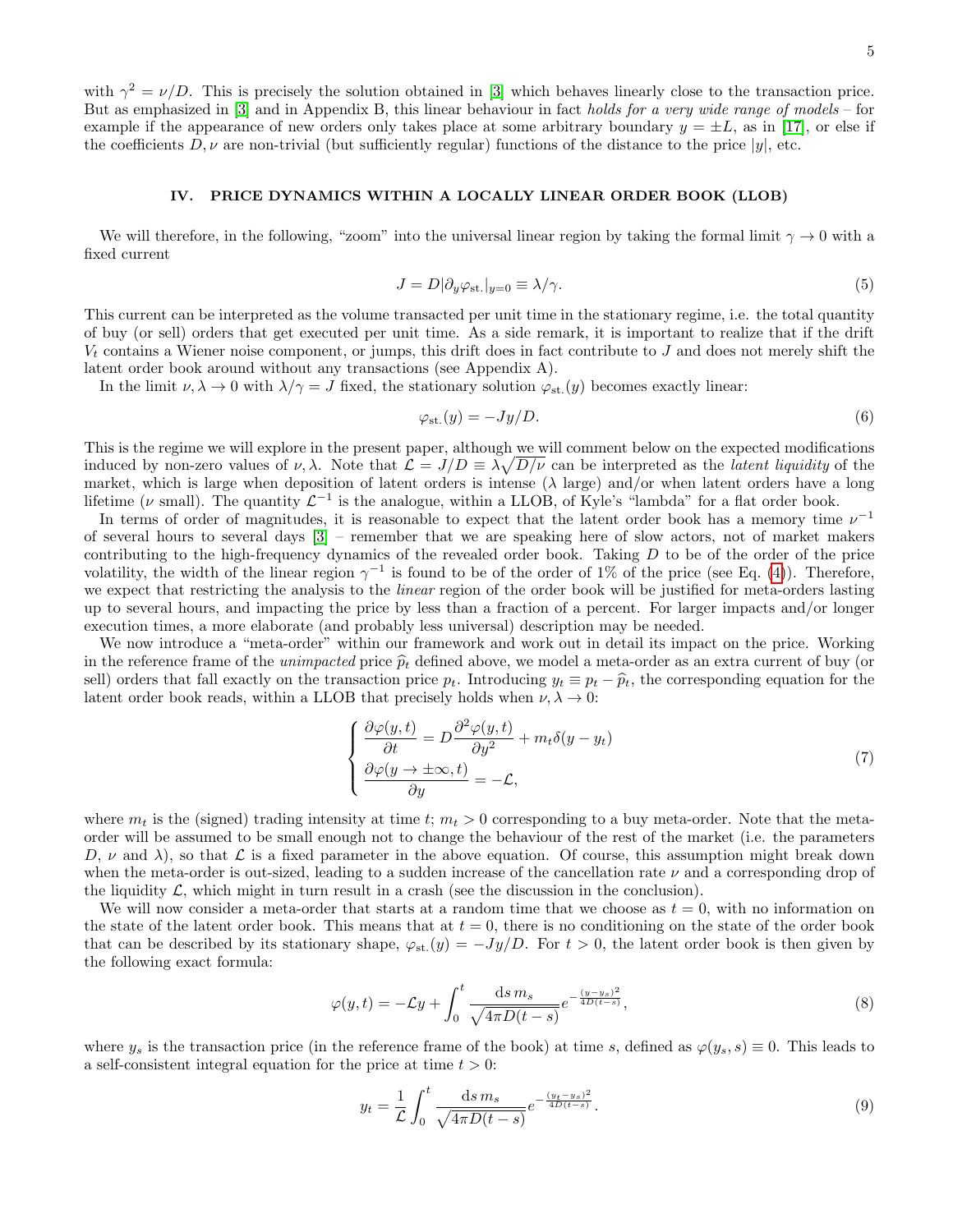This is the central equation of the present paper, which we investigate in more detail in the next sections.<sup>6</sup>

As a first general remark, let us note that provided impact is small, in the sense that  $\forall t, s, |y_s - y_t|^2 \ll D(t - s)$ , then the above formula exactly boils down to the *linear propagator model* proposed in [\[7,](#page-18-3) [18\]](#page-18-13) (see also [\[24\]](#page-19-2)), with a square-root decay of impact:

$$
y_t = \frac{1}{\mathcal{L}} \int_0^t \frac{\mathrm{d}s \, m_s}{\sqrt{4\pi D(t-s)}}.
$$
\n(10)

This linear approximation is therefore valid for very small trading rates  $m_s$ , but breaks down for more aggressive executions, for which a more precise analysis is needed. An ad-hoc non-linear generalisation of the propagator model was suggested by Gatheral [\[24\]](#page-19-2), but is difficult to justify theoretically (and leads to highly singular optimal trading schedules in the continuous time limit [\[25\]](#page-19-3)). We believe that Eq. [\(9\)](#page-4-0) above is the correct way to generalize the propagator model, such that all known empirical results can be qualitatively accounted for.

Note that one can in fact define a volume dependent "bid" (or "ask") price  $y_t^{\pm}(q)$  for a given volume q as the solution of:

$$
\int_{y_t^-}(q)}^{y_t} dy \,\varphi(y,t) = -\int_{y_t}^{y_t^+(q)} dy \,\varphi(y,t) = q. \tag{11}
$$

Clearly, in the equilibrium state, and for q small enough,  $y_t^{\pm}(q) = y_t \pm \sqrt{2q/\mathcal{L}}$ . After a buy meta-order, however, we will find that strong asymmetries can appear.



<span id="page-5-0"></span>FIG. 2: Left: Dependence of the ratio  $A/\sqrt{m_0/J}$  upon the trading rate parameter  $m_0/J$ . (This ratio coincides with the empirically used Y ratio if  $\sigma^2$  is identified with D and V with J). The curve interpolates between a  $\sqrt{m_0/J}$  dependence observed at small trading trading rates and an asymptotically constant regime  $\approx \sqrt{2}$  for large  $m_0/J$ . This is consistent with the weak dependence of Y upon the trading rate observed in CFM empirical data. Right: Dependence of the impact  $\mathcal{I}(Q)$  on Q for a fixed execution time  $T$  – i.e. a variable  $m_0 = Q/T$ . Note the crossover between a linear behaviour at small Q and a square-root behaviour for large Q.

 $6$  When  $m_s$  has a non-trivial time dependence, the above equation may not be easy to deal with numerically. It can be more convenient to iterate numerically the Eq. [\(7\)](#page-4-1) and find the solution of  $\varphi(y_t, t) = 0$ .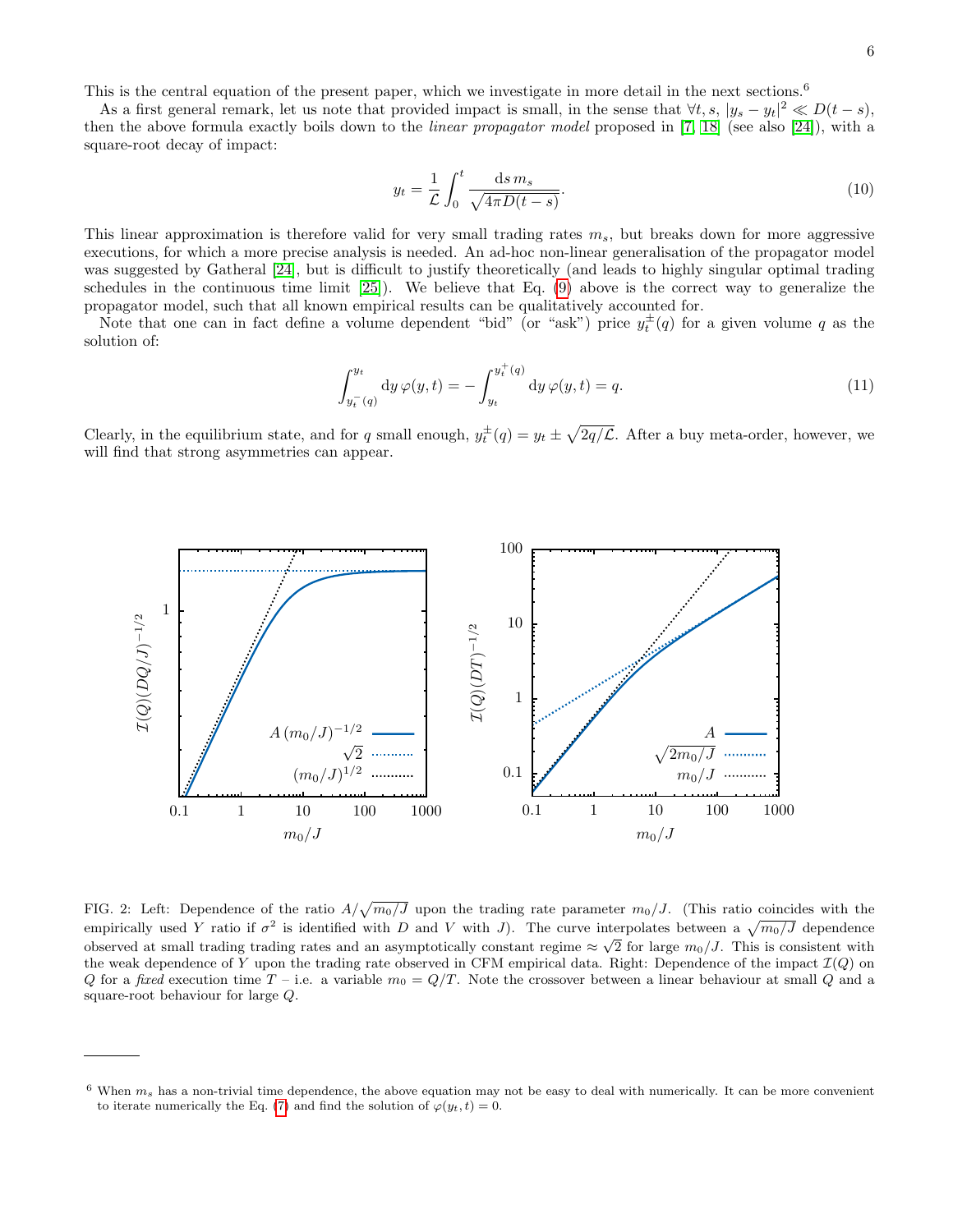# V. THE SQUARE-ROOT IMPACT OF META-ORDERS

The simplest case where a fully non-linear analysis is possible is that of a meta-order of size Q executed at a constant The simplest case where a tany non-inicial analysis is possible is that of a metal order of size  $\epsilon$  executed at a constant Eq.  $(9)$ , where the constant A is the solution of the following equation:

$$
A = \frac{m_0}{J} \int_0^1 \frac{\mathrm{d}u}{\sqrt{4\pi(1-u)}} e^{-\frac{A^2(1-\sqrt{u})}{4(1+\sqrt{u})}}.
$$
\n(12)

It is easy to work out the asymptotic behaviour of A in the two limits  $m_0 \ll J$  and  $m_0 \gg J$ . In the first case, one finds  $A \approx m_0/J\sqrt{\pi}$ , while in the second case  $A \approx \sqrt{2m_0/J}$ . The impact  $\mathcal I$  of a meta-order of size  $Q$ , is defined as:<sup>7</sup>

$$
\mathcal{I}(Q) = \langle \varepsilon \cdot (p_{t+T} - p_t) | Q \rangle,\tag{13}
$$

where  $\langle \ldots | Q \rangle$  denotes an average over all meta-orders of sign  $\varepsilon$  and volume Q, executed over the time interval  $[t, t+T]$ . We assuming for now that the meta-order is uninformed, in the following sense:

$$
\langle \varepsilon \cdot (\hat{p}_{t+T} - \hat{p}_t) | Q \rangle = 0, \tag{14}
$$

such that the only contribution is the "mechanical" impact on the dynamics of  $y_t$ . The case of informed meta-orders will be treated in Sect. IX. The mechanical impact at the end of the meta-order is then given by  $y_T = A\sqrt{DT}$ , i.e.:<sup>8</sup>

<span id="page-6-0"></span>
$$
\mathcal{I}(Q) = \frac{A}{\sqrt{m_0}} \sqrt{DQ} \approx \sqrt{\frac{m_0}{J\pi}} \times \sqrt{\frac{Q}{\mathcal{L}}} \qquad (m_0 \ll J); \qquad \mathcal{I}(Q) \approx \sqrt{2\frac{Q}{\mathcal{L}}} \qquad (m_0 \gg J), \tag{15}
$$

i.e. precisely a square-root impact law.

In fact, the empirical result is often written as  $\mathcal{I}(Q) = Y \sigma \sqrt{Q/V}$  where  $\sigma$  is the daily volatility and  $V \equiv JT_d =$  $D\mathcal{L}T_d$  the daily traded volume  $(T_d \equiv 1 \text{ day})$ , and Y a constant of order unity. Assuming that  $\sigma^2 \propto DT_d$  (which is the case if  $D_0 = 0$ , see Appendix A), we see that Eq. [\(15\)](#page-6-0) exactly reproduces the empirical result, with Y proportional to  $\sqrt{m_0/J}$  for small trading intensity  $m_0$  and becoming independent of  $m_0$  for larger trading intensity – see Fig. [2.](#page-5-0)<sup>9</sup> CFM's empirical data indeed suggests that Y only very weakly depends on the trading intensity, which is nicely explained by the present framework.

## VI. IMPACT DECAY: BEYOND THE PROPAGATOR MODEL

The next interesting question is impact relaxation: how does the price behave after the meta-order has been executed, i.e. when  $t > T$ . Mathematically, the impact decay is given by the solution of:

<span id="page-6-1"></span>
$$
y_t = \frac{Dm_0}{J} \int_0^T \frac{ds}{\sqrt{4\pi D(t-s)}} e^{-\frac{(y_t - A\sqrt{Ds})^2}{4D(t-s)}}, \qquad (t > T)
$$
 (16)

In the small  $m_0/J$  limit, the linear propagation model is appropriate and predicts the following impact relaxation:

<span id="page-6-2"></span>
$$
\frac{\mathcal{I}(Q, t > T)}{\mathcal{I}(Q)} = \frac{\sqrt{t} - \sqrt{t - T}}{\sqrt{T}},\tag{17}
$$

that behaves as  $1 - \sqrt{(t-T)/T}$  very shortly after the end of the meta-order and as  $\sqrt{T/t}/2$  at long times.

The analysis of Eq. [\(16\)](#page-6-1) at large  $m_0/J$  is more subtle, in particular at short times. The full analysis is given in Appendix C and reveals that the rescaled initial decay of impact is, quite unexpectedly, still exactly given by Eq. [\(17\)](#page-6-2), independently of  $m_0/J$ . For large times,  $y_t \to 0$ , which implies that asymptotically  $|y_t - A\sqrt{Ds}| \ll \sqrt{Dt}$ ,

<sup>&</sup>lt;sup>7</sup> Note that  $\mathcal{I}(Q)$  is a slight abuse of notations since the impact in fact depends in general in the whole trajectory  $m_s$ .

<sup>8</sup> The results in the two limits are (up to prefactors) those obtained in [\[17\]](#page-18-12) within an explicit reaction-diffusion setting.

 $9$  Note that in agreement with our interpretation of the latent order book, the quantity  $JT$  must be interpreted as the volume of "slow" orders executed in a time  $T$ , removing all fast intra-day activity that averages out and therefore cannot withstand (other than temporarily) the incoming meta-order.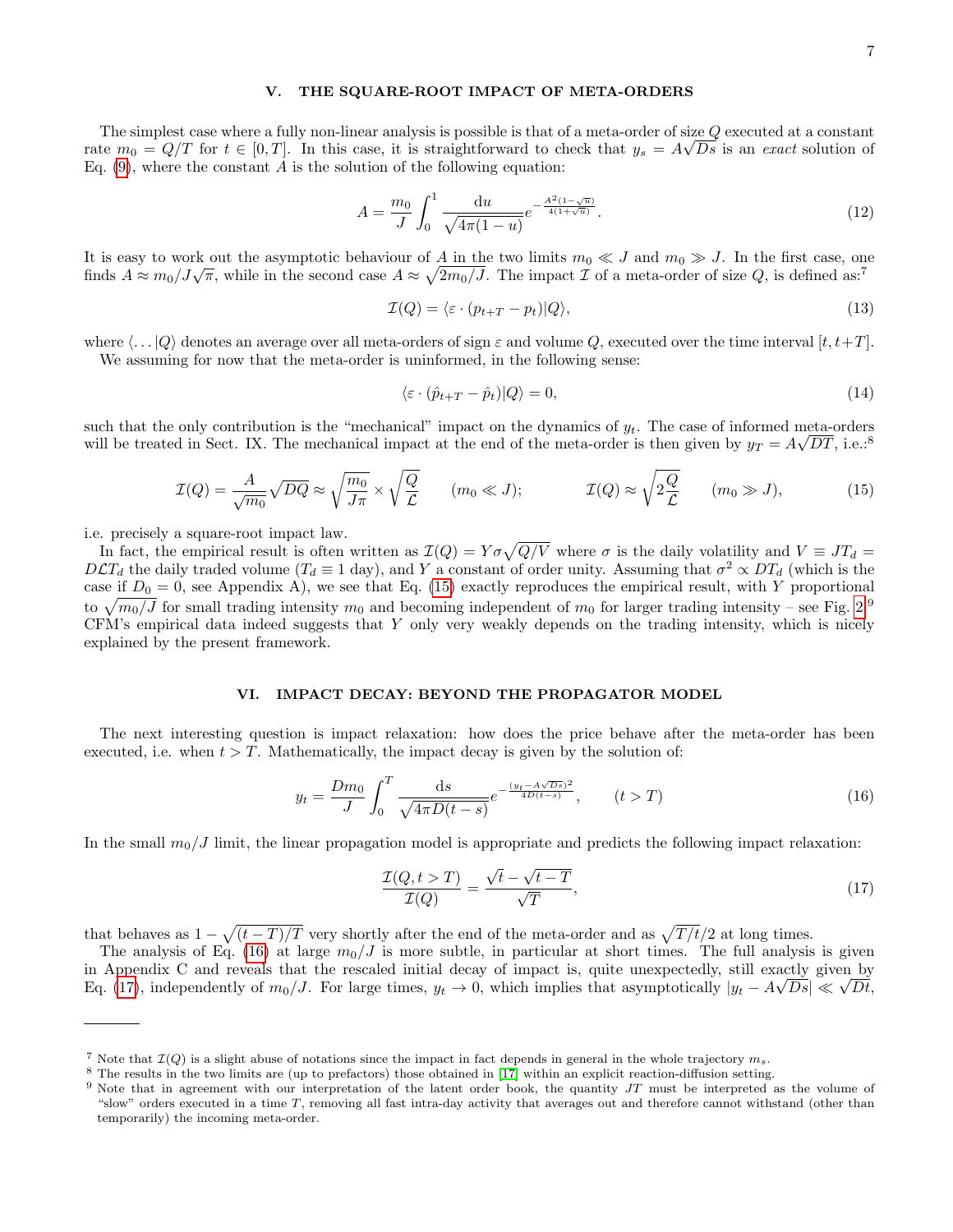

<span id="page-7-0"></span>FIG. 3: Impact  $\mathcal{I}(Q, t)$  as a function of rescaled time for various trading rate parameters  $m_0/J$ . The initial growth of the impact follows exactly a square-root law, and is followed by a regime shift suddenly after end of the meta-order. While for  $t = T^+$  the slope of the impact function becomes infinite, at large times one observes an inverse square relaxation  $\sim \sqrt{T/t}$ with an  $m_0/J$  dependent pre-factor. Note that the curves for  $m_0/J = 0.1$  and  $m_0/J = 1$  are nearly indistinguishable.

i.e. the exponential term in Eq. [\(16\)](#page-6-1) is approximately equal to one, leading to an asymptotic rescaled impact decay as  $\sqrt{m_0T/2\pi Jt}/4$ . We plot in Fig. [3](#page-7-0) the normalized free decay of impact for different values of  $m_0/J$  for the "mid-price"  $p_t$ , and in Fig. [4](#page-8-0) the corresponding evolution of the effective "bid-ask"  $p_t^{\pm}(q)$  for a given volume q, illustrating how the latent order book becomes more and more asymmetric as  $m_0/J$  increases.

The above analysis can be extended to the case where trading is reverted after time T, i.e.  $m_t = m_0$  for  $t \in [0, T]$ and  $m_t = -m_0$  for  $t \in [T, 2T]$ . This case is particularly interesting since it puts the emphasis on the lack of liquidity behind the price for large execution rates. Within the linear propagator approximation, it is easy to show that the time needed for the price to come back to its initial value (before continuing to be pushed down by the sell meta-order) is given by  $T/4$ . In the non linear regime  $m_0 \gg J$ , the price goes down much faster, and reaches its initial value after a time given by  $JT/2m_0 \ll T/4$  – see Figs. [5,](#page-9-0) [6.](#page-10-0) Such an asymmetry is indeed seen empirically [\[26\]](#page-19-4), and means that such a simple round-trip is necessary costly, since the average sell price is below the average buy price. We shall see below that this property (called absence of price manipulation in [\[27,](#page-19-5) [28\]](#page-19-6)) holds in full generality within our framework.

# VII. PRICE TRAJECTORY AT LARGE TRADING INTENSITIES

Our general price equation Eq. [\(9\)](#page-4-0) is amenable to an exact treatment in the large trading intensity limit  $m_t \gg J$ , provided  $m_t$  does not change sign and is a sufficiently regular function of time. In such a case, the change of price is large and therefore justifies a saddle-point estimate of the integral appearing in Eq. [\(9\)](#page-4-0). This leads to the following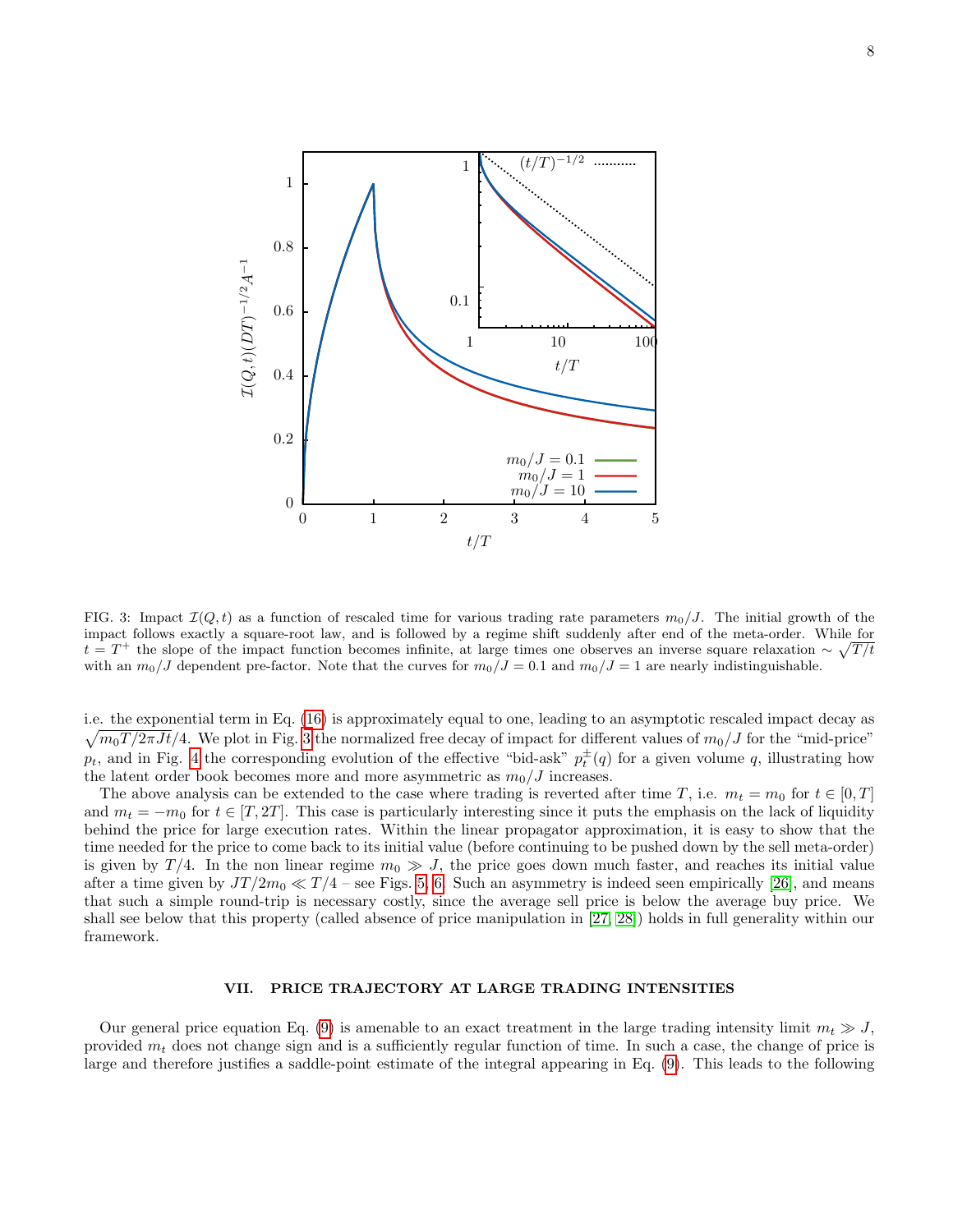

<span id="page-8-0"></span>FIG. 4: Evolution in time of the bid  $p_t^-(q)$  (blue line) and the ask  $p_t^+(q)$  (red line) while executing a meta-order at a rate  $m_0/J \in \{1, 10, 100\}$ . The price  $p_t$  (green line) is also shown for comparison. The three curves correspond to the execution of a constant volume  $Q = m_0 T$ , while the threshold q has been set by  $q = 10^{-3} Q$ . The plot illustrates how a large execution rate  $m_0/J$  induces a locally asymmetric liquidity profile around the price, see also Fig. [5.](#page-9-0)

asymptotic equation of motion:

<span id="page-8-1"></span>
$$
\mathcal{L}y_t|\dot{y}_t| \approx m_t \left[1 + D\left(3\frac{\ddot{y}_t}{\dot{y}_t^3} - 2\frac{\dot{m}_t}{m_t\dot{y}_t^2}\right) + O\left(\frac{J^2}{m^2}\right)\right];\tag{18}
$$

see Appendix D for details of the derivation and for the next order term, of order  $J^2/m^2$ .

When  $m_t$  keeps a constant sign (say positive), the leading term of the above expansion therefore yields the following average impact trajectory:

$$
y_t \approx \sqrt{\frac{2}{\mathcal{L}} \int_0^t \mathrm{d}s \, m_s},\tag{19}
$$

i.e. a price impact that only depends on the total traded volume, but not on the execution schedule. This is a stronger result than the one obtained above, where impact was found to be independent of the trading intensity for a uniform execution scheme. This path independence is in qualitative agreement with empirical results obtained at CFM. Using Eq. [\(18\)](#page-8-1), systematic corrections to the above trajectory can be computed (see Appendix D). Perhaps surprisingly, the execution cost of a given quantity Q is found to be *independent* of the trading schedule even to first-order in  $J/m$ – see Appendix D for a proof. Exploring the optimal execution schedule within the full non-linear price equation Eq. [\(9\)](#page-4-0), and comparing the results with those obtained in Ref. [\[25\]](#page-19-3), is left for a future study.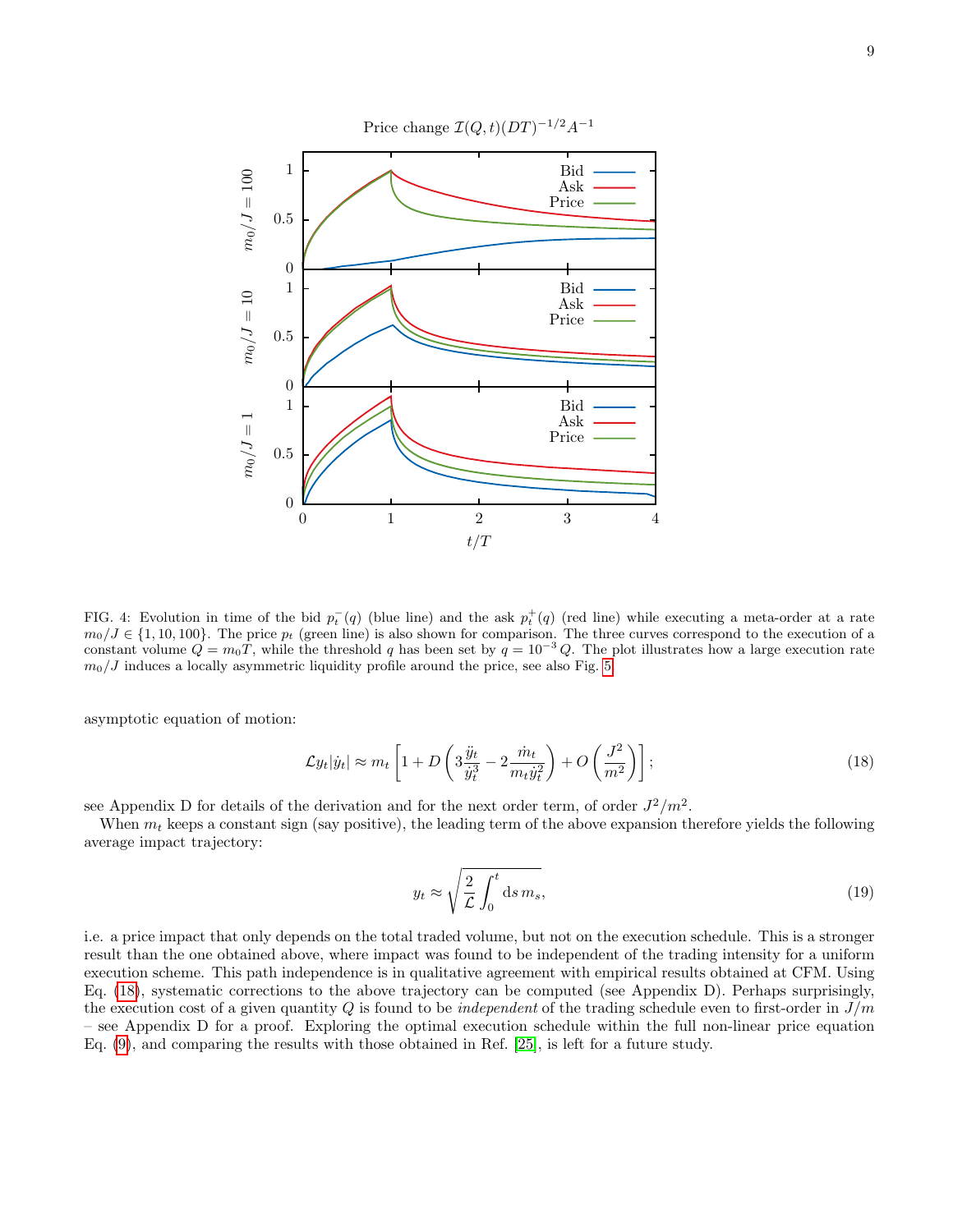

<span id="page-9-0"></span>FIG. 5: Evolution of the order book shape  $\varphi(x,t)$  during the execution of a meta-order at small trading rate  $m_0/J = 1$  (left plot) and large trading rate  $m_0/J = 10$  (right plot). The solid lines indicate the profile of the book at  $t = 0.01$  (green line),  $t = 0.1$  (red line) and  $t = 1$  (blue line). While the displacement of the mid-price follows a square root law, the function  $D\varphi(x,t)/J + x$  satisfies a scaling relation determined by the parameter  $m_0/J$  – see also Appendix C and Fig. [8.](#page-16-0)

### VIII. ABSENCE OF PRICE MANIPULATION

We now turn to a very important issue, that of price manipulation. Although not proven to be impossible in reality, it looks highly implausible that one will ever be able to build a money machine that "mechanically" pumps money out of markets. Any viable model of price impact should therefore be such that mechanical price manipulation, leading to a positive profit after a closed trading loop, is impossible in the absence of information about future prices  $[27]$ .<sup>10</sup> Here, we show that the non-linear price impact model defined by Eq. [\(9\)](#page-4-0) is free of price manipulation, generalizing the result of [\[28\]](#page-19-6) for the linear propagator model, see also [\[29\]](#page-19-7). We start by noticing that the average cost of a closed trajectory is given by:

$$
\mathcal{C} = \int_0^T ds \, m_s y_s, \qquad \text{with} \quad \int_0^T ds \, m_s = 0 \tag{20}
$$

and  $y_s$  given by Eq. [\(9\)](#page-4-0). The above formula simply means that the executed quantity  $m_s ds$  between time s and  $s+ds$ is at price  $y_s$ .<sup>11</sup> Because the initial and final positions are assumed to be zero, there is no additional marked-to-market boundary term. Using Eq.  $(9)$ , it is not difficult to show that C can be identically rewritten as a quadratic form:

$$
\mathcal{C} = \frac{1}{2} \int_0^T \int_0^T ds \, ds' \, m_s \, M(s, s') \, m_{s'}, \tag{21}
$$

 $10$  Note that property is highly important for practical purposes as well, since using an impact model with profitable closed trading trajectories in – say – dynamical portfolio algorithms would lead to instabilities.

<sup>&</sup>lt;sup>11</sup> The alert reader might wonder whether  $m_s$  is really the *executed* quantity, rather than the *submitted* quantity, as the definition of  $m_s$ as a flux of buy/sell orders suggest. However, within the present framework where  $m_s$  is deposited precisely at the mid-price  $p_t$ , one can check that in the limit  $\kappa \to \infty$ , and provided latent and real liquidity are the same close to  $p_t$ , the opposite flow of limit orders immediately adapts to absorb exactly the incoming meta-order.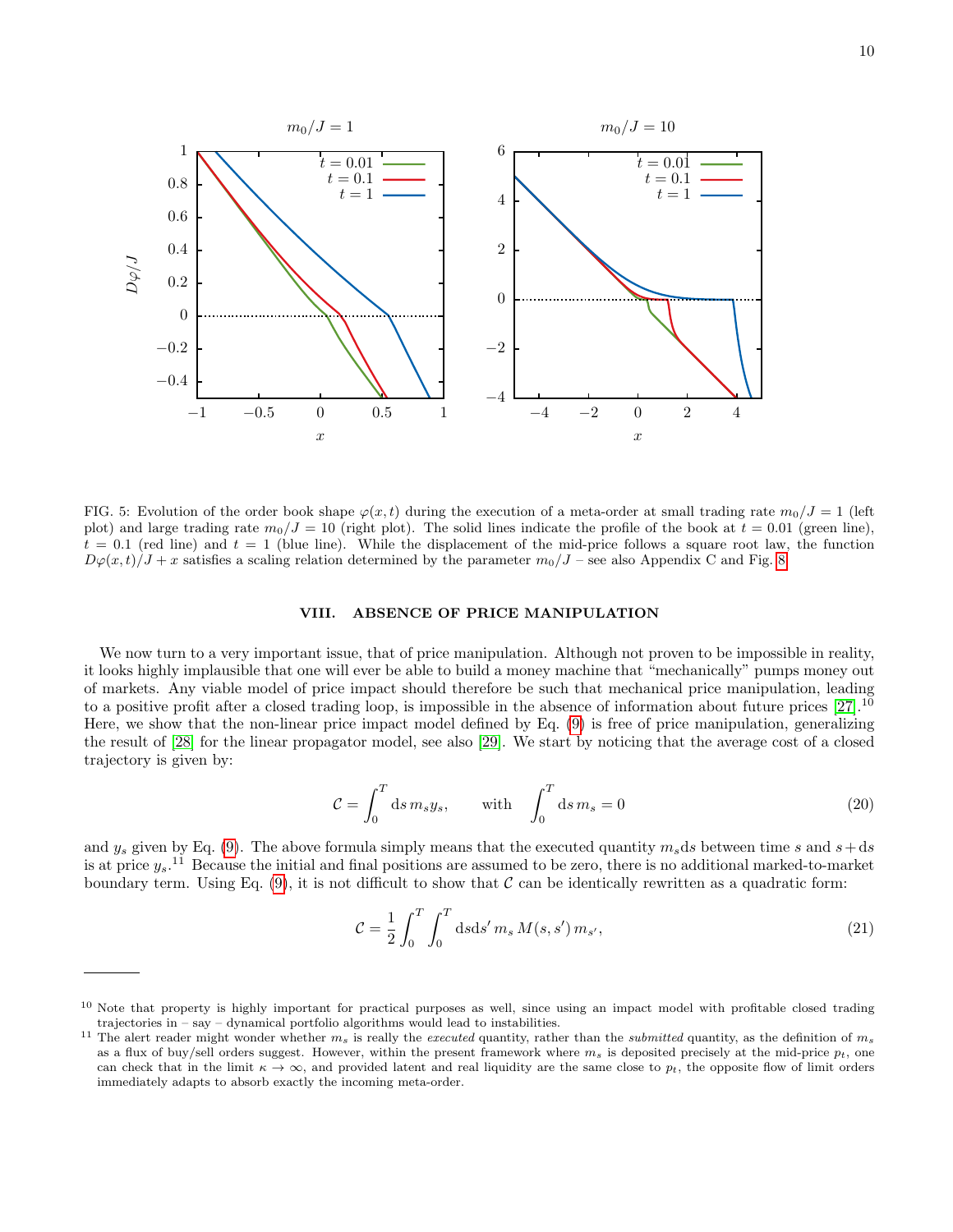

<span id="page-10-0"></span>FIG. 6: Trajectory of the average price before and after a sudden switch of the sign of a meta-order. We have considered  $m_t = m_0$  for  $t < T$  and  $m_t = -m_0$  for  $t > T$ , and plotted the expected price change as a function of time for different values of  $m_0$ . The curves for finite  $m_0$  (solid lines) are also compared with the theoretical benchmark  $m_0 = 0$ , corresponding to the propagator model (dotted line), and to the  $m_0 = \infty$  limit (dot-dashed line). We find that non-linear effects in the large  $m_0$ regime makes to propagator approximation invalid, and increase considerably the impact of the reversal trade.

where  $M(s, s')$  is a non-negative operator, since it can be written as a sum of "squares"  $KK^{\dagger}$ , or more precisely:

$$
M(s,s') = \frac{D}{\mathcal{L}} \int_{-\infty}^{\infty} dz \, z^2 \int_{-\infty}^{+\infty} du \, K_z(s,u) K_z^*(s',u), \qquad K_z(s,u) \equiv \Theta(s-u) e^{-Dz^2(s-u) + izy_s}.
$$
 (22)

This therefore proves that  $C \geq 0$  for any execution schedule, i.e. price manipulation is impossible within a LLOB (see [\[6\]](#page-18-2) for loosely related ideas). We note, en passant, that this proof extends to a much larger class of Markovian order book dynamics, where the reservation price of latent orders evolves, for example, according to a Lévy process (and not necessarily a diffusion, as assumed heretofore – see Appendix A).

# <span id="page-10-2"></span>IX. MECHANICAL VS. INFORMATIONAL IMPACT

We now imagine that the agent executing his/her meta-order has some information about the future price, i.e. that the execution flow  $m_t$  is correlated with the future motion of the latent order book  $V_t$  for  $t' > t$ . The apparent impact of the meta-order will now contain two contributions that are, within our framework, additive. Assuming again, for simplicity, that  $m_t = m_0$ , one finds that the average price difference can be written as:

$$
\langle \varepsilon \cdot (p_t - p_0) | Q \rangle = \langle \varepsilon \cdot (\widehat{p}_t - \widehat{p}_0) | Q \rangle + \langle \varepsilon \cdot (y_t - y_0) | Q \rangle, \tag{23}
$$

where now the first term is non-zero. More explicitly, this leads to:

<span id="page-10-1"></span>
$$
\langle p_t - p_0 \rangle = m_0 \int_0^t \mathrm{d}s \int_0^s \mathrm{d}s' C(s - s') + A(m_0) \sqrt{Dt}, \qquad (t \le T)
$$
 (24)

where  $C(s - s') \propto \langle V_s m_{s'} \rangle$  is a measure of the temporal correlation between meta-orders and future collective latent order moves. Let us insist that we do not assume any causality here:  $C(s - s')$  can be interpreted either as the information content of the order that predicts future price moves (i.e. the so-called "alpha"), or as the collective reaction of the market to the order flow, i.e. the fact that agents may change their valuation as a result of the trading itself (see [\[7,](#page-18-3) [30\]](#page-19-8) for a discussion of this duality).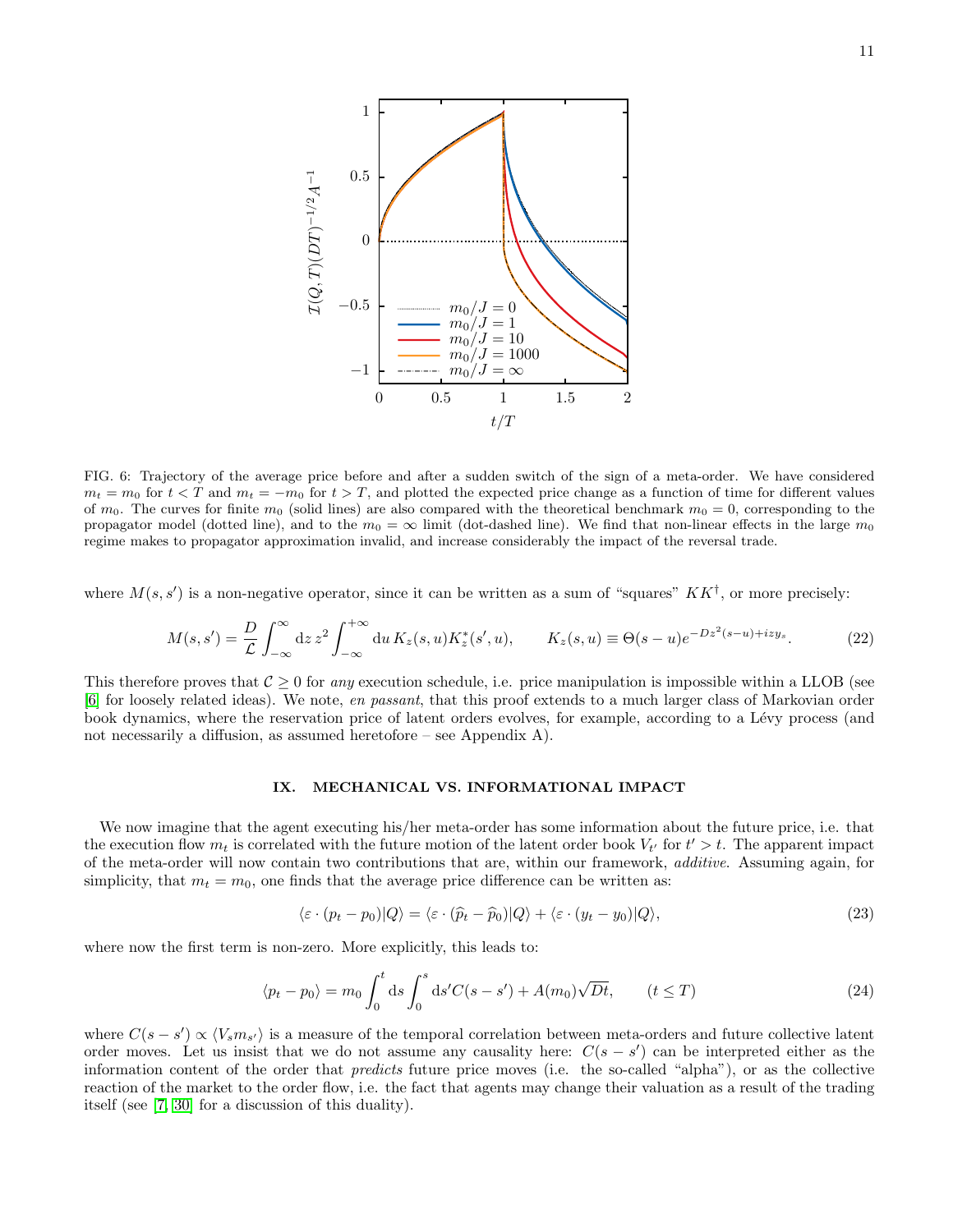The second term in the right hand side of Eq. [\(24\)](#page-10-1) corresponds to the "mechanical" component of the impact discussed above, corresponding to the square-root impact. The first term, on the other hand, may behave very differently as a function of T. For example, if  $C(s - s')$  has a range much smaller than T, the first term is expected to grow like  $Q$  and not  $\sqrt{Q}$ .

When  $t > T$ , i.e. after the end of the meta-order, the informational contribution adds to the impact decay computed above and can substantially change the apparent evolution of  $\langle p_t - p_0 \rangle$ . In order to fix ideas, let us assume that  $C(s - s') = \Gamma \zeta e^{-(s - s')}$  (other functional forms would not change the qualitative conclusions below). The behaviour of the "total" impact for  $t > T$  is then given by:

$$
\mathcal{I}_{\text{tot.}}(Q, t > T) = \mathcal{I}(Q, t > T) + \Gamma Q - \frac{m_0 \Gamma}{\zeta} (1 - e^{-\zeta T}) e^{-\zeta (t - T)} \underset{t \to \infty}{\longrightarrow} \Gamma Q,\tag{25}
$$

which shows that on top of the relaxing mechanical impact (the first term), there is a growing contribution coming from the informational content of the trade (or alternatively from the collective reaction of the market to that trade) that saturates at large time to a finite value proportional to  $Q$  – see Fig. [7.](#page-12-0) This corresponds to a "permanent" component of impact. That the permanent component of impact should be linear in Q conforms well with the assumptions of [\[1,](#page-18-0) [2\]](#page-18-1). However, our calculation shows that the empirical determination of the mechanical component of impact should carefully take into account any possible information content of the analyzed trades, as well as the possible auto-correlation of the trades. This parallels the discussion offered in [\[11,](#page-18-8) [13\]](#page-18-7), where attempts are made to measure the decay of mechanical impact  $\mathcal{I}(Q, t > T)$  in equity markets, with the conclusion that the mechanical component of impact seems indeed to relax to zero at large times.

The possibility of generating a permanent impact by correlating the collective drift  $V_t$  with the flow of meta-orders  $m<sub>s</sub>$  is in fact important to make our model internally consistent. Absent the permanent impact component, a random flow of meta-orders would give rise to a strongly mean-reverting contribution to the price (on top of the random walk contribution  $\hat{p}_t = \int_0^t ds V_s$ , and therefore potentially profitable mean-reversion/market making strategies. This profit can however be reduced to zero by increasing the permanent impact component (i.e. the Γ factor above), that acts as an adverse selection bias for market makers. On this point, see the discussion in [\[31\]](#page-19-9).

#### X. POSSIBLE EXTENSIONS AND OPEN PROBLEMS

The LLOB framework presented above is surprisingly rich and accounts for many empirical observations, but it can only be a first approximation of a more complex reality. First, we have neglected effects that are in principle contained in Eqs. [\(1-](#page-1-0)a,b) but that disappear in the limit of slow latent order books  $\nu T \ll 1$  (such that the memory time  $1/\nu$ is much longer than the meta-order) and large liquidity  $\mathcal{L}$ , such that the meta-order only probes the linear region of the book. Re-integrating these effects perturbatively is not difficult; for example, one finds that the impact  $\mathcal{I}(Q)$  of a meta-order of size Q, executed at a constant rate, is lowered by a quantity proportional to  $\nu T$  when  $\nu T \ll 1$ . In the opposite limit  $\nu T \gg 1$ , one expects that  $\mathcal{I}(Q)$  becomes linear in Q, since impact must become additive in that limit (see [\[3\]](#page-18-4)). Any other large scale regularisation of the model will lead to the same conclusion. One also expects that the deposition, with rate  $\lambda$ , of new orders behind the moving price should reduce the asymmetry of impact when the trade is reversed. We leave a more detailed calculation of these effects for later investigations.

Another important line of research is to understand the corrections to the LLOB induced by fluctuations, that are of two types: first, as discussed in section [II,](#page-1-1) the theory presented here only deals with the average order book  $\varphi(x, t)$ , from which the price  $p_t$  is deduced using the definition  $\varphi(p_t, t) = 0$ , that allowed us to compute the average impact of a meta-order. However, one should rather compute the impact from the instantaneous definition of the price  $p_t^{\text{inst.}}$  (that takes into account the fluctuations of the order book) and then take an average that would lead to  $\mathcal{I}(Q)$ . The numerical simulations shown in [\[17\]](#page-18-12) suggest however that the approximation used here is quite accurate for long meta-orders, which is indeed expected as the difference  $|p_t^{\text{inst.}} - p_t|$  becomes small compared to  $\mathcal{I}(Q)$ .

Second, we have assumed that the rest of the market is in its stationary state and does not contribute to the source term modelling the meta-order. One should rather posit that the flow of meta-order  $m_s$  has a random component that adds to the particular meta-order that one is particularly interested in. There again, a calculation based on the average order book is not sufficient, since the interaction with other uncorrelated meta-orders then trivially disappears. Following  $[22]$ , one finds that random fluctuations in  $m<sub>s</sub>$  do contribute to a strongly mean-reverting term in the variogram of the price trajectory, that should be taken into account in a consistent way. Interestingly, this generic mean-reverting component leads to an excess short-term volatility that is commonly observed in financial markets; more quantitative work on that front would therefore be worthwhile.

Finally, other extensions/modifications may be important in practice: as noted above, the cancellation rate  $\nu$  is expected to increase with the intensity of meta-orders. Furthermore, the incoming flow of latent orders  $\lambda$  and/or the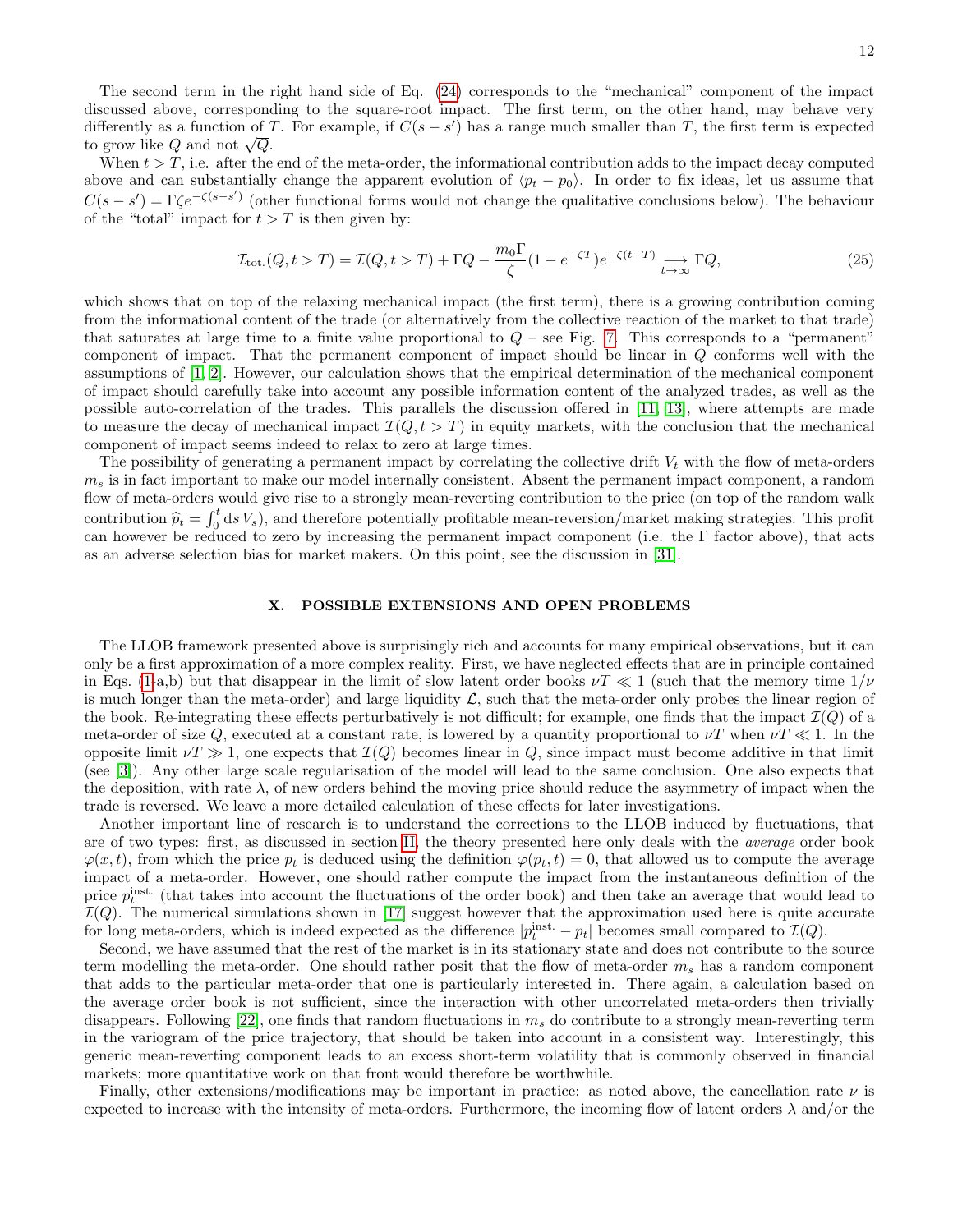

<span id="page-12-0"></span>FIG. 7: The figure illustrates the relative rôles of mechanical and informational impact in determining the price trajectory during and after the execution of a meta-order. We have chosen in particular the set of parameters  $D = J = \zeta = m = T = 1$ and  $\Gamma = 0.1$ . The figure indicates that the mechanical part of the impact is the dominating effect at small times. The permanent, informational component of the impact becomes relevant only after the slow decay of the mechanical component, as shown the inset. From a theoretical point of view, the permanent component is important since it counterbalances potential market-making/mean-reversion profits coming from the confining effect of the latent order book on the price.

lifetime of orders  $1/\nu$  can be expected to be increasing functions of the distance to the price  $|x - p_t|$ , i.e. better prices should attract more, and more patient buyers (or sellers), in such a way that the latent order book becomes *convex* at large distances. This would naturally explain why all impact data known to us appear to grow even slower than  $\sqrt{Q}$  at large  $Q$  ([\[32,](#page-19-10) [33\]](#page-19-11), and CFM, unpublished data). Another interesting path would be to allow the "drift" term  $V_t$  in Eq. [\(1-](#page-1-0)a,b) to become non-Gaussian and thereby study a cumulant expansion of the square-root law.

# XI. CONCLUSION

In this paper, we have proposed a minimal theory of non-linear price impact based on a linear (latent) order book approximation, inspired by diffusion-reaction models and general arguments. As emphasized in [\[3,](#page-18-4) [5,](#page-18-5) [17\]](#page-18-12), our modelling strategy does not rely on any equilibrium or fair-pricing conditions, but rather relies on purely statistical considerations. Our approach is strongly bolstered by the universality of the square-root impact law, in particular on the Bitcoin market – as recently documented in  $[14]$  – where fair-pricing arguments are clearly unwarranted because impact is much smaller than trading fees.

Our framework allows us to compute the average price trajectory in the presence of a meta-order, that consistently generalizes previously proposed propagator models. Our central result is the dynamical Eq. [\(9\)](#page-4-0), which not only reproduces the universally observed square-root impact law, but also predicts non-trivial trajectories when trading is interrupted or reversed. Quite surprisingly, we find that the short time behaviour of the free decay of impact is identical to that predicted by a propagator model, whereas the impact of a reversed trade is found to be much stronger. The latter result is in qualitative agreement with empirical observations [\[26\]](#page-19-4). We have shown that our model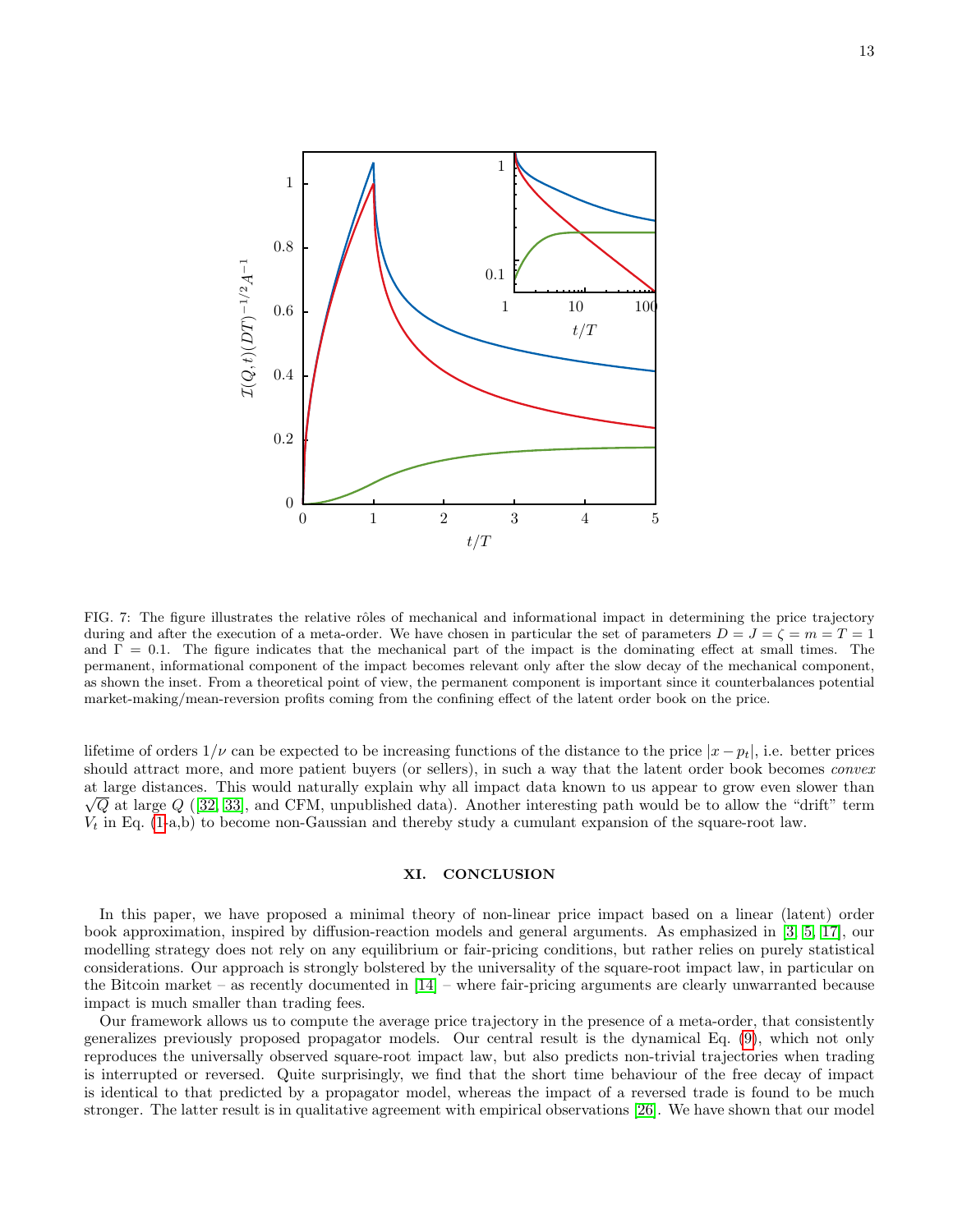Although our calculations are based on several approximations (restricting to a locally linear order book and neglecting fluctuations), we believe that it provides a sound starting point for further extensions where the neglected effects can be progressively reinstalled. Of particular importance is the potential feedback loop between price moves, order flow and the shape of the latent and of the revealed order books. In particular, we have assumed that latent orders instantaneously materialize in the real order book as the distance to the price gets small: any finite conversion time might however contribute to liquidity droughts, in particular when prices accelerate, leading to an unstable feedback loop. As emphasized in [\[3,](#page-18-4) [35,](#page-19-12) [36\]](#page-19-13) this might be triggered by the anomalous liquidity fluctuations induced by the vanishingly small liquidity in the vicinity of the price. This mechanism could explain the universal power-law distribution of returns that appear to be unrelated to exogenous news but rather to unavoidable, self-induced liquidity crises.

#### Acknowledgments

We warmly thank M. Abeille, R. Benichou, X. Brokmann, J. de Lataillade, C. Deremble, J. D. Farmer, J. Gatheral, J. Kockelkoren, C. A. Lehalle, Y. Lempérière, F. Lillo, E. Sérié and in particular M. Potters and B. Tóth for many discussions and collaborations on these issues. We also thank P. Blanc, N. Kornman, T. Jaisson, M. Rosenbaum and A. Tilloy for useful remarks on the manuscript. One of us (IM) benefited from the support of the "Chair Markets in Transition", under the aegis of "Louis Bachelier Finance and Sustainable Growth" laboratory, a joint initiative of Ecole Polytechnique, Université d'Evry Val d'Essonne and Fédération Bancaire Française.

# Appendix A: Derivation of the drift/diffusion term

In order to give more flesh to the microscopic assumptions underlying the drift/diffusion equation written in Eqs. [\(1](#page-1-0) a,b), let us assume first that each agent contributes to a negligible fraction of the latent order book, which is probably a good approximation for deep liquid markets. A model for thin markets, where some participants contribute to a substantial fraction of the liquidity, is discussed below, but leads to a very similar final result.

Between t and  $t + \delta t$ , each agent i revises its reservation price  $p_i$  to  $p_i + \beta_i \xi_t + \eta_{i,t}$ , where  $\xi_t$  is common to all i representing some public information (news, but also the price change itself or the order flow, etc.) and  $\beta_i > 0$  is the sensitivity of agent i to the news, which we imagine to be a random variable from agent to agent, with a pdf  $\Pi(\beta)$ mean normalized to  $[\beta_i]_i = 1$ .  $[[...]_i$  represents a cross-sectional average over agents.] Some agents may over-react, others under-react;  $\beta_i$  might in fact be itself time dependent, but we assume that the *distribution* of  $\beta$ 's is stationary. The completely idiosyncratic contribution  $\eta_{i,t}$  is an independent random variable both across different agents and in time, with distribution  $R(\eta)$  of mean zero and rms  $\Sigma$ . We assume that within each price interval  $x, x + dx$  lie latent orders from a large number of agents. The density of latent orders  $\rho(x,t)$  therefore evolves according to the following Master equation:

$$
\rho(x, t + \delta t) = \int_0^\infty d\beta \Pi(\beta) \int_{-\infty}^\infty d\eta R(\eta) \int d\eta \rho(y, t) \delta(x - y - \beta \xi_t - \eta), \tag{26}
$$

or:

$$
\rho(x, t + \delta t) = \int_0^\infty d\beta \Pi(\beta) \int_{-\infty}^\infty d\eta R(\eta) \rho(x - \beta \xi_t - \eta, t).
$$
\n(27)

Assuming that the price revisions  $\beta \xi_t + \eta$  over a small time interval  $\delta t$  are small enough, a second-order expansion Kramers-Moyal of the above equation leads to (see [\[37\]](#page-19-14) for an in-depth discussion of this procedure):

$$
\rho(x, t + \delta t) - \rho(x, t) = -\xi_t \rho'(x, t) + \frac{1}{2} \left( [\beta^2] \xi_t^2 + \Sigma^2 \right) \rho''(x, t) + \dots \tag{28}
$$

 $12$  A clear theoretical justification of the square-root impact law is also important if one wants to promote the idea of impact discounted mark-to-market accounting rules, as advocated in [\[34\]](#page-19-15).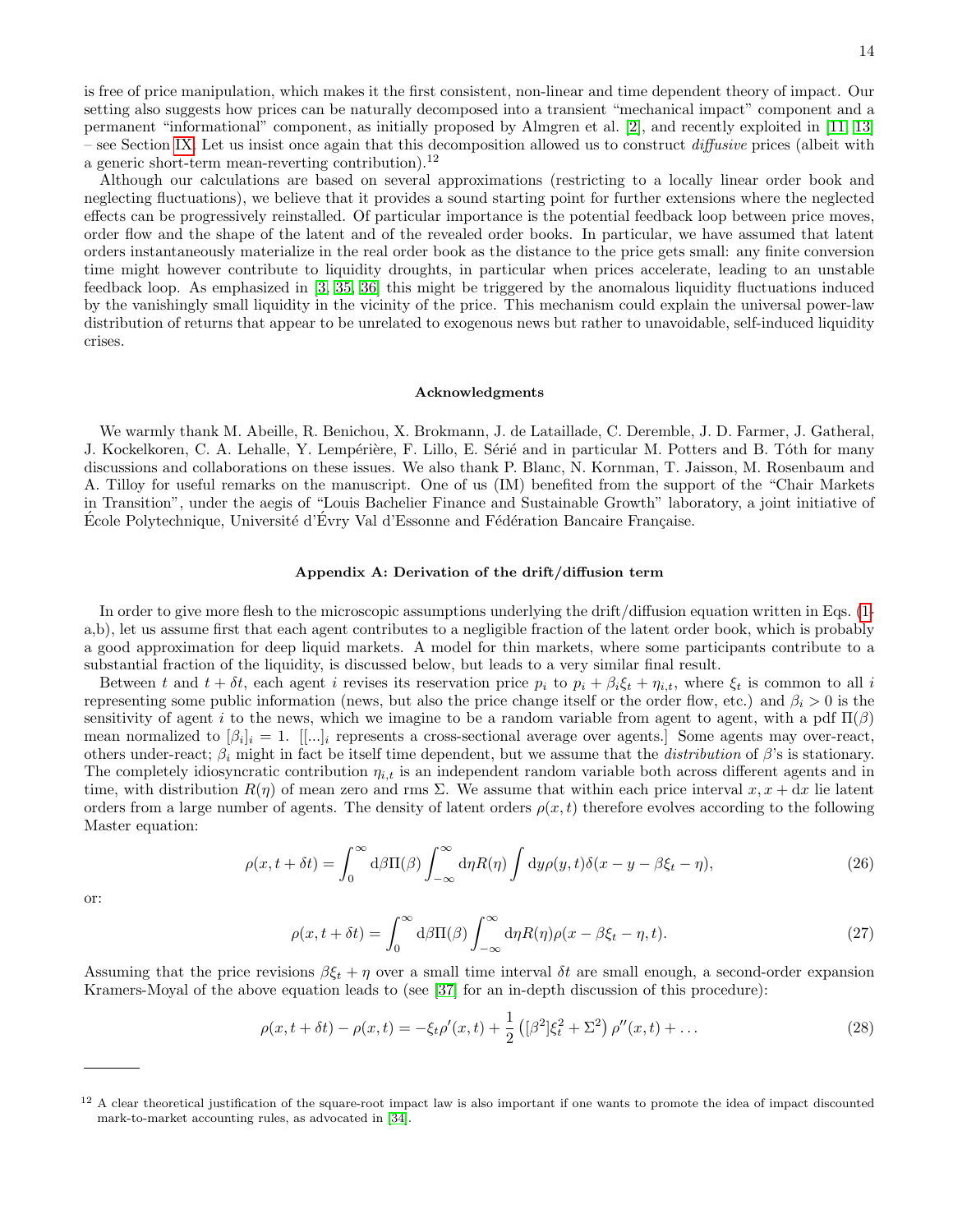At this stage, one can either assume that formally  $\xi_t = V_t \delta t$  and  $\Sigma^2 = 2D_0 \delta t$  in which case the continuous time limit reads:

$$
\frac{\partial \rho(x,t)}{\partial t} = -V_t \frac{\partial \rho(x,t)}{\partial x} + D_0 \frac{\partial^2 \rho(x,t)}{\partial x^2}
$$
\n(29)

or that  $\xi_t = V_t \sqrt{\delta t}$ , where  $V_t$  is now a Gaussian white noise of variance  $\sigma^2$ , and again  $\Sigma^2 = 2D\delta t$ , in which case the continuous time limit should be written as:

<span id="page-14-0"></span>
$$
d\rho(x,t) = -dW_t \frac{\partial \rho(x,t)}{\partial x} + D_1 dt \frac{\partial^2 \rho(x,t)}{\partial x^2}
$$
\n(30)

with  $dW_t$  a Wiener noise and  $D_1 \equiv D_0 + [\beta^2]\sigma^2/2$ , to wit, the diffusion constant involves both the idiosyncratic component and the dispersion of reaction to random information. This is the interpretation we will mostly follow in the present paper. A careful derivation of the corresponding equation in the reference frame of the price  $\hat{p}_t = \int_0^t dW_s$ finally gives the diffusion part of Eq. [\(3\)](#page-3-2) in the main text:

<span id="page-14-1"></span>
$$
\frac{\partial \rho(y,t)}{\partial t} = D \frac{\partial^2 \rho(y,t)}{\partial y^2}; \qquad D \equiv D_0 + \frac{\sigma^2}{2} \int d\beta \Pi(\beta) (\beta - 1)^2; \tag{31}
$$

i.e. only the dispersion of reaction  $\beta - 1$  can contribute to the diffusion term, as expected.

Another interpretation of this last equation is to imagine that between t and  $t + dt$ , a fraction  $\phi \in [0,1]$  (possibly time dependent) of agents collectively change their price estimate by an amount  $dW_t$ , with no other idiosyncratic component. This leads to:

$$
d\rho(x,t) = \phi \left[ \rho(x - dW_t, t) - \rho(x, t) \right] = -\phi dW_t \rho'(x, t) + \frac{1}{2} \phi \sigma^2 dt \rho''(x, t), \tag{32}
$$

that essentially corresponds to the case above with  $\Pi(\beta) = (1 - \phi)\delta(\beta) + \phi\delta(\beta - 1)$ . In the price reference frame  $\hat{p}_t = \int_0^t \phi \, dW_s$ , one finds Eq. [\(31\)](#page-14-1) with  $D \equiv \phi(1-\phi)\sigma^2/2$ . Note that, clearly, these collective price revisions must by  $p_t - f_0 \gamma \Delta w_s$ , one mass Eq. (01) with  $D = \gamma (1 - \gamma)$ ,<br>themselves induce transactions whenever  $0 < \phi < 1$ .

If price revisions cannot be considered as small, the resulting evolution of  $\rho(x, t)$  should include jumps in the continuous time limit, i.e. one would find an integro-differential equation rather than a partial differential equation for  $\rho(x, t)$ . However, if the jump process is homogeneous in space, one can diagonalize the evolution operator in Fourier space. This allows one to show that price manipulation is impossible in that case as well.

#### Appendix B: A generically linear latent order book

Let us consider the case where the deposition flow is not constant. This leads to the following equation for the stationary state of the latent order book:

$$
D\frac{\partial^2 \varphi_{\text{st.}}(y)}{\partial y^2} - \nu \varphi_{\text{st.}}(y) + \lambda \left(\Theta(y) - \Theta(-y)\right) = 0,\tag{33}
$$

with  $\varphi_{st.}(y) = -\varphi_{st.}(-y)$  (and in particular the market clearing condition  $\varphi_{st.}(y=0) = 0$ ).

Let us assume that  $\Theta(y) - \Theta(-y)$  behaves, for  $y \to \infty$ , as a constant that we can set to unity. The solution  $\varphi_{st.}(y)$ then converges to  $\lambda/\nu$  for large y, so we set:

$$
\varphi_{\rm st.}(y) = \frac{\lambda}{\nu} + \Psi(y),\tag{34}
$$

where  $\Psi(y) = 1 - \Theta(y) + \Theta(-y)$  with  $\Psi(y \to \infty) \to 0$ , and:

$$
D\frac{\partial^2 \Psi(y)}{\partial y^2} - \nu \Psi(y) = \lambda \Xi(y),\tag{35}
$$

where  $\Xi(y \to \infty) \to 0$ . The boundary condition on  $\Psi(y)$  at large y means that we can look at a solution of the form:

$$
\Psi(y) = \psi(y)e^{-\sqrt{\nu/D}y},\tag{36}
$$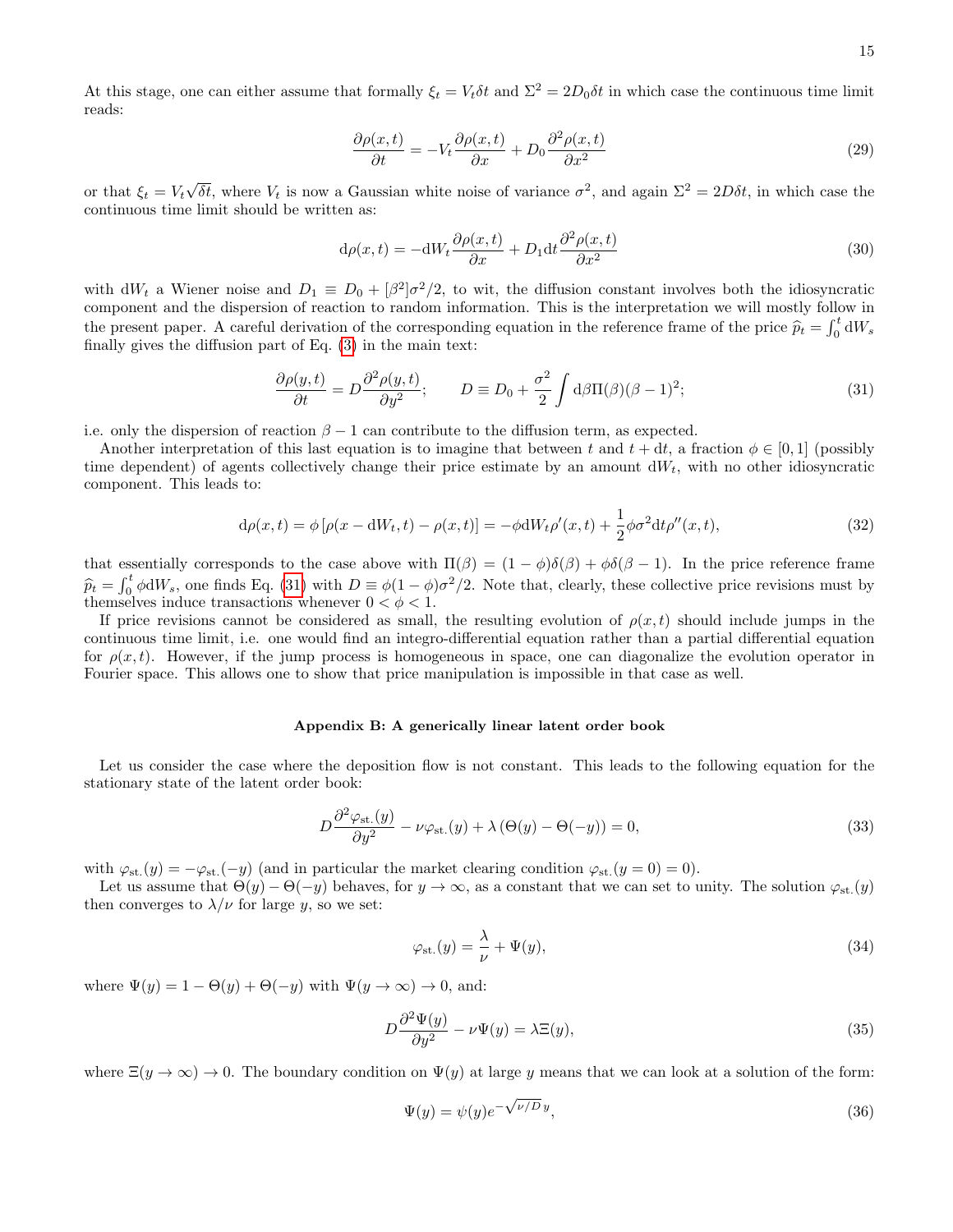so that:

$$
D\psi''(y) - 2\sqrt{\nu D}\psi'(y) = \lambda \Xi(y)e^{\sqrt{\nu/D}y}.
$$
\n(37)

Finally, one finds:

$$
\varphi_{\rm st.}(y) = \frac{\lambda}{\nu} \left[ 1 - e^{-\sqrt{\nu/D}y} \right] + \frac{\lambda}{D} e^{-\sqrt{\nu/D}y} \int_0^y \mathrm{d}y' e^{2\sqrt{\nu/D}y'} \int_{y'}^\infty \mathrm{d}y'' e^{-\sqrt{\nu/D}y''} \Xi(y''). \tag{38}
$$

The solution given in the main text corresponds to  $\Xi \equiv 0$ , so that only the first term survives. From the above explicit form, one sees that provided the integral  $\int_0^\infty dy'' e^{-\sqrt{\nu/D}y''} \Xi(y'')$  is finite, the behaviour of  $\varphi_{st}(y)$  is always linear in the vicinity of  $y = 0$ . Only a highly singular the deposition rate, diverging faster than  $1/y$  when  $y \to 0$ , would jeopardize the local linearity of the latent order book (see also [\[38\]](#page-19-16), where this property was first discussed).

#### Appendix C: Shape of the order book during constant rate execution and initial relaxation of impact

When the trading rate is a constant (equal to  $m_0$ ), one can exhibit an *exact* scaling solution of the time dependent order book of the form  $\varphi(x,t) = m_0 \sqrt{t/D} F(\frac{x}{\sqrt{Dt}})$ , where F is the solution of:

$$
2F''(u) + uF'(u) - F(u) = -2\delta(u - A).
$$
\n(39)

As we show below, this equation can be solved and gives the exact shape of the book at  $t = T$ , from which the initial relaxation (after trading has stopped) can be deduced.

Writing  $F = uG$  in the above equation, one finds a first order linear equation for  $H = G'$ :

$$
H'(u) + \left(\frac{u}{2} + \frac{2}{u}\right)H(u) = \frac{1}{u}\delta(u - A)
$$
\n(40)

which is easily solved as:

$$
H(u) = \frac{H_0}{u^2} e^{-u^2/4}, \quad (u < A); \qquad H(u) = \frac{H_0 - Ae^{A^2/4}}{u^2} e^{-u^2/4}, \quad (u > A). \tag{41}
$$

There are two boundary conditions that are useful. One is the very definition of the price position,  $x = A\sqrt{Dt}$  or  $A = u$ , for which  $\phi(x, t) = x$  or  $F(A) = AJ/m_0$ . The second remark is that when  $u = 0$ , the integral defining F can be computed, leading to

$$
F(0) = \frac{A}{4\sqrt{\pi}} e^{A^2/4} \int_{A^2/4}^{\infty} \frac{dv}{v^{3/2}} e^{-v}.
$$
\n(42)

This allows one to fix  $H_0$  since  $G'(u) = F'(0)/u - F(0)/u^2 \approx -F(0)/u^2$  when  $u \to 0$ , to be compared with  $H(u) \approx$  $H_0/u^2$  in the same limit. Hence  $H_0 = -F(0)$ .

The final solution for  $F(u)$  is easily obtained from integrating H and multiplying by u (see Fig. [8\)](#page-16-0). Using  $G(A)$  =  $J/m_0$ , one finds:

$$
G(u) = F(0) \int_{u}^{A} \frac{dv}{v^2} e^{-v^2/4} + J/m_0, \qquad (u \le A)
$$
\n(43)

and

$$
G(u) = -(F(0) + Ae^{A^2/4}) \int_A^u \frac{dv}{v^2} e^{-v^2/4} + J/m_0, \qquad (u \ge A)
$$
 (44)

Of special interest is the slope of F for  $u = A^{\pm}$ ; with  $F' = uH(u) + G(u)$  one finds:

$$
F'(A^-) = J/m_0 - \frac{F(0)}{A}e^{-A^2/4}; \qquad F'(A^+) = J/m_0 - \frac{F(0)}{A}e^{-A^2/4} - 1.
$$
 (45)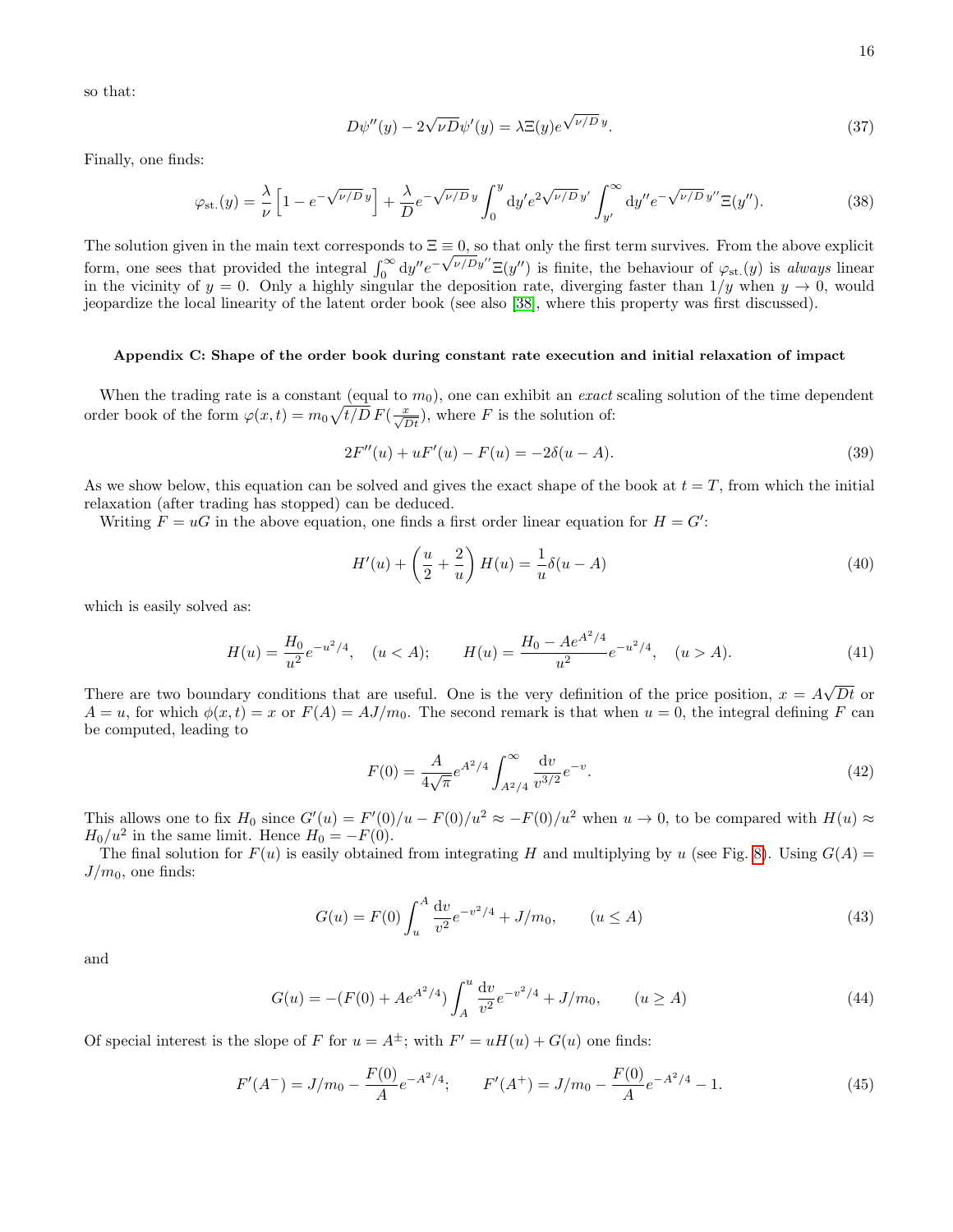

<span id="page-16-0"></span>FIG. 8: Evolution of the average order book  $\varphi(x, t)$ , represented for two different values of the perturbation parameter  $m_0/J$ . The curves in different colors are snapshots taken at different times of the difference between the perturbed and the unperturbed average of the book. The scaling form of the book  $\varphi(x,t) = m_0 \sqrt{t/D} F(\frac{x}{\sqrt{Dt}})$  is clear from the plots, which illustrate how a flat region of the book is formed at large values of  $m_0/J$ .

Now, shortly after the meta-order has stopped, one can look at the solution of the diffusion equation in the vicinity of the final price  $p_T = A\sqrt{DT}$ , using a piece-wise linear function for the initial condition, with slopes given by  $F'(A^{\pm})$ . The solution then reads, with  $t - T = \Delta$  small:

$$
\varphi(x,t) = m_0 \sqrt{T\Delta} \left[ F'(A^-)z + (F'(A^+) - F'(A^-)) \int_z^\infty \mathrm{d}u \frac{(u-z)}{\sqrt{4\pi}} e^{-u^2/4} \right],\tag{46}
$$

with  $z = (p_T - x)/\sqrt{D\Delta}$ . The position of the price is given by  $p_t = p_T - \sqrt{D\Delta}z^*$ , with  $z^*$  such that:

$$
F'(A^-)z^* + (F'(A^+) - F'(A^-)) \int_{z^*}^{\infty} du \, \frac{(u - z^*)}{\sqrt{4\pi}} e^{-u^2/4} = 0.
$$
 (47)

Using the expression for  $F(0)$  and the result above for  $F'(A^{\pm})$ , this equation simplifies to:

$$
z^* \int_{A^2/4}^{\infty} \frac{\mathrm{d}v}{v^{3/2}} e^{-v} = 2 \int_{z^*}^{\infty} \mathrm{d}u \, (u - z^*) e^{-u^2/4}.
$$
 (48)

Changing variables in the RHS from u to  $v = u^2/4$ , and integrating by parts, one finds:

$$
z^* \int_{A^2/4}^{\infty} \frac{dv}{v^{3/2}} e^{-v} = z^* \int_{z^{*2}/4}^{\infty} \frac{dv}{v^{3/2}} e^{-v}, \tag{49}
$$

which leads to  $z^* = A$  for all  $m_0/J$ . [The other solution,  $z^* = 0$ , is spurious].

Hence, the initial stage of the impact relaxation can be written in a super-universal way:

$$
p_t \underset{t \to T^+}{\approx} p_T \left[ 1 - \sqrt{\frac{t - T}{T}} \right],\tag{50}
$$

i.e. exactly the result from the propagator model, even in the non-linear regime!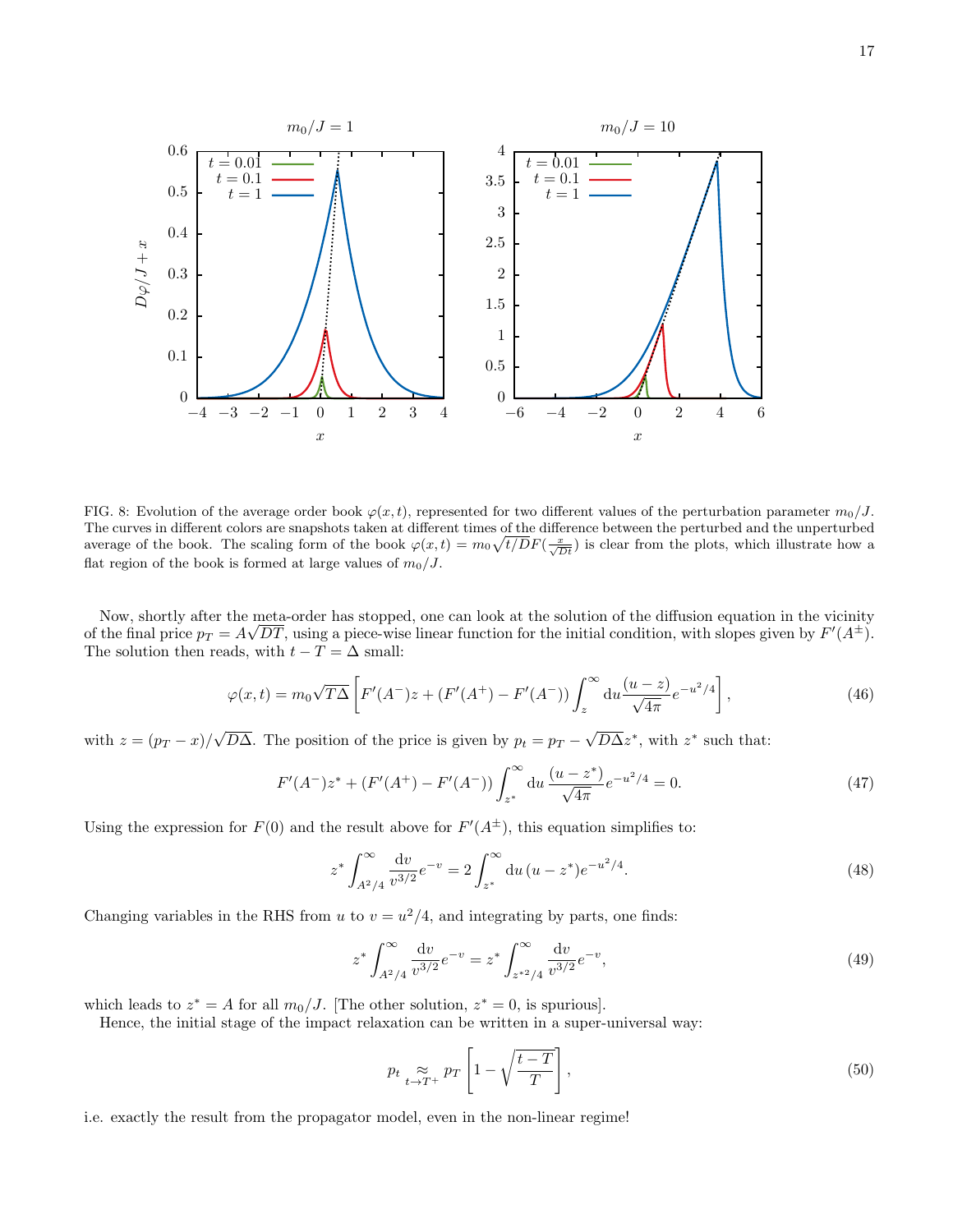#### Appendix D: A saddle point approximation for large trading rates

In this Appendix we develop a systematic procedure in order to solve perturbatively Eq. [\(9\)](#page-4-0). The first step in order to find a solution is to introduce an expansion parameter  $\epsilon \ll 1$ , which we use in order to control the amplitude of the trading rate through  $m_t \to m_t \epsilon^{-1}$ . Such substitution implies a scaling of the solution of the form  $y_t \to y_t \epsilon^{-1/2}$ , leading to an equation for the price of the form:

$$
\mathcal{L}y_t = \int_0^t \frac{\mathrm{d}s \, m_s}{\sqrt{4\pi D\epsilon(t-s)}} e^{-\frac{(y_t - y_s)^2}{4D\epsilon(t-s)}}.
$$
\n
$$
(51)
$$

which is equivalent to the one which one would have by leaving invariant  $m_t$  and by performing the substitutions  $D \to D\epsilon$  and  $J \to J\epsilon$ . Hence, the large trading regime is equivalent to the one of slow diffusion.

In this case, it is evident that the integral is dominated by times  $s$  close to  $t$ , which suggests to Taylor expand both the trading rate  $m_s$  and the price  $y_s$  around  $s = t$ , so to insert the resulting series in the integral appearing in Eq. [\(9\)](#page-4-0). The dominating term results

$$
m_t \int_0^\infty \mathrm{d}u \frac{1}{\sqrt{4\pi Du\epsilon}} e^{-\dot{y}_t^2 \frac{u}{4D\epsilon}} = m_t |\dot{y}_t|^{-1} \,. \tag{52}
$$

The successive corrections to above result can be computed systematically, as they involve developing the square and the exponential function in the Gaussian term in Eq. [\(9\)](#page-4-0). In particular, by exploiting the identity

$$
\int_0^\infty \mathrm{d}u \, e^{-z^2 u} u^\alpha = \Gamma(1+\alpha)|z|^{-2(1+\alpha)}\tag{53}
$$

it is possible to derive the expansion

<span id="page-17-0"></span>
$$
\mathcal{L}y_t|\dot{y}_t| = m_t \left[ 1 + (D\epsilon) \left( \frac{3\ddot{y}_t}{\dot{y}_t^3} - \frac{2\dot{m}_t}{m_t \dot{y}_t^2} \right) \right]
$$
\n
$$
+ (D\epsilon)^2 \left( \frac{6\ddot{m}_t \dot{y}_t^2 - 30\dot{m}_t \ddot{y}_t \dot{y}_t - 10m_t \ddot{y}_t \dot{y}_t + 45m_t \ddot{y}_t^2}{m_t \dot{y}_t^6} \right)
$$
\n
$$
+ 5(D\epsilon)^3 \left( \frac{-4\ddot{m}_t \dot{y}_t^3 + 42\ddot{m}_t \ddot{y}_t \dot{y}_t^2 + 28\dot{m}_t \ddot{y}_t \ddot{y}_t^2 + 7m_t \dddot{y}_t \ddot{y}_t^2}{m_t \dot{y}_t^3} \right)
$$
\n
$$
+ 5(D\epsilon)^3 \left( \frac{-168\dot{m}_t \ddot{y}_t^2 \dot{y}_t - 112m_t \ddot{y}_t \ddot{y}_t \ddot{y}_t + 252m_t \ddot{y}_t^3}{m_t \dot{y}_t^3} \right)
$$
\n
$$
+ O(\epsilon^4) \right],
$$
\n(54)

whose first-order terms match the form reported in Eq. [\(18\)](#page-8-1). Each of the contributions of order  $\epsilon^n$  can be seen equivalently either as suppressed by the small value of the diffusion constant diffusion (through a  $D^n$  factor) or by the large value trading rate (through a factor of the order of  $m_t^{-n}$ ).

Finally, note that the implicit equation above needs to be inverted in order to obtain a relation yielding  $y_t$  as a function of  $m_t$ . This is possible by using Eq. [\(54\)](#page-17-0) as an iterative scheme for  $y_t$ , which allows to calculate

$$
\mathcal{L}y_t|\dot{y}_t| = m_t
$$
\n
$$
+ (J\epsilon)\left(-3 + \frac{2Q_t\dot{m}_t}{m_t^2}\right)
$$
\n
$$
+ (J\epsilon)^2\left(-\frac{12Q_t\dot{m}_t}{m_t^3} - \frac{6\,\sin_t}{m_t^2} + \frac{4\dot{m}_t}{m_t^2}\int ds\frac{Q_s\dot{m}_s}{m_s^2} + \frac{16Q_t^2\dot{m}_t^2}{m_t^5} - \frac{4Q_t^2\ddot{m}_t}{m_t^4}\right)
$$
\n
$$
+ O(\epsilon^3),
$$
\n(55)

where  $Q_t = \int_0^t ds m_s$ .

As a simple application of the above formula, consider the case where  $m_t \geq 0, \forall t \in [0, T]$ . In this case,  $\dot{y}_t$  is also non negative and we can remove the absolute value in the above equation. To order  $\epsilon$ , the solution of the above equation is (assuming  $y_0 = 0$ ):

$$
\frac{1}{2}\mathcal{L}y_t^2 = Q_t + J\epsilon \left( -t - \frac{2Q_t}{m_t} \right),\tag{56}
$$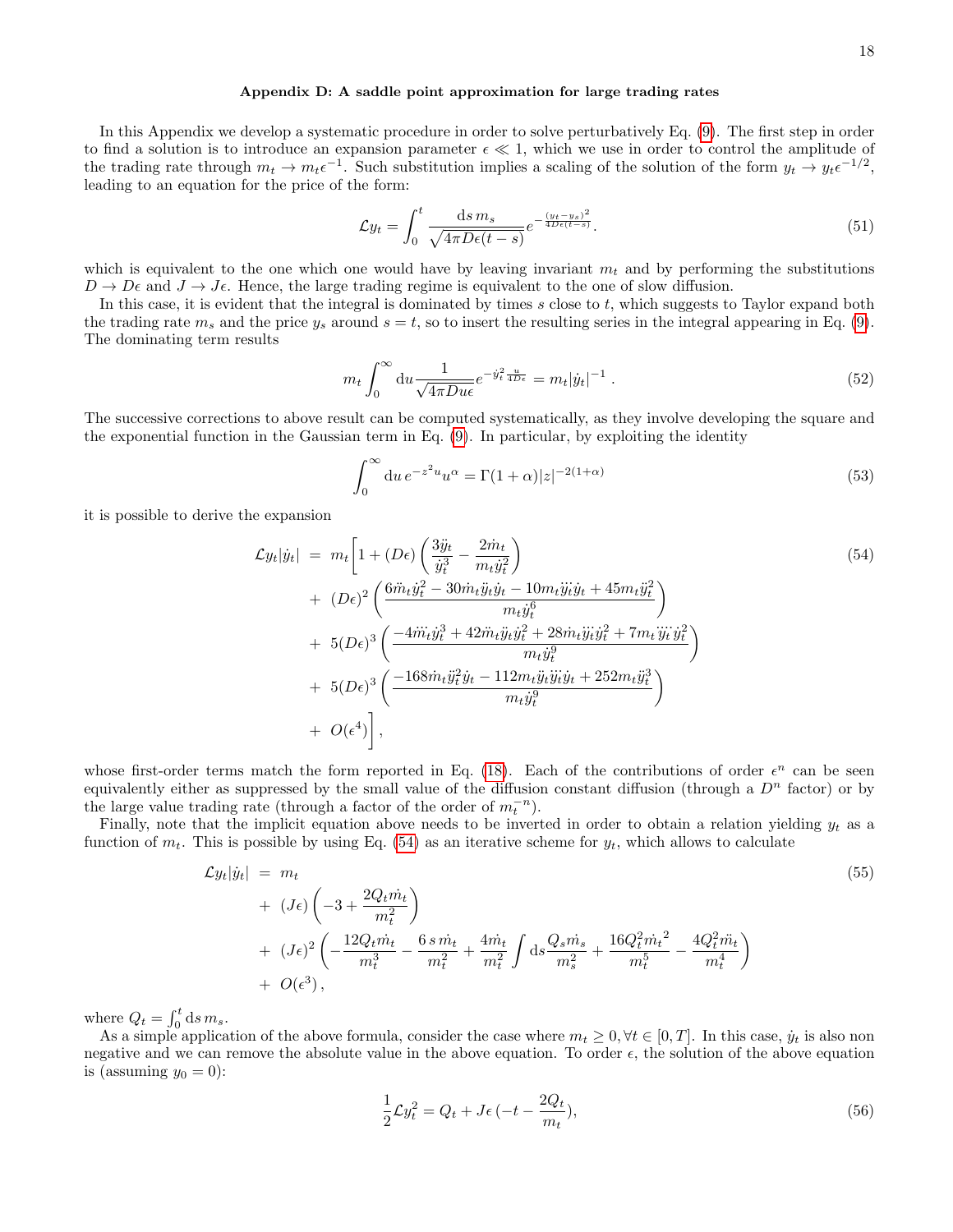where we have used integration by parts. Now, the cost  $\mathcal{C}(Q)$  associated to buying a total quantity Q in time T is given by:

$$
\mathcal{C}(Q) = \int_0^T ds \, m_s y_s, \qquad Q = \int_0^T ds \, m_s. \tag{57}
$$

Therefore, to order  $\epsilon$ :

$$
\mathcal{C}(Q) = \sqrt{\frac{2}{\mathcal{L}}} \int_0^T ds \, m_s \sqrt{Q_s} - \frac{J\epsilon}{\sqrt{2\mathcal{L}}} \int_0^T ds \left[ 2\sqrt{Q_s} + \frac{sm_s}{\sqrt{Q_s}} \right]. \tag{58}
$$

After integrating by parts the last term, one finally finds that the impact cost is, to order  $\epsilon$ , *independent* of the trading schedule  $m_s$ , and given by:

$$
\mathcal{C}(Q) = \frac{2}{3} \sqrt{\frac{2}{\mathcal{L}}} Q^{3/2} \left[ 1 - \frac{3J\epsilon T}{2Q} \right].
$$
\n
$$
(59)
$$

The correction term is negative, as expected since a slower trading speed leaves time for the opposing liquidity to diffuse towards the traded price.

- <span id="page-18-0"></span>[1] A. Kyle, Continuous auctions and insider trading, Econometrica: Journal of the Econometric Society, 1315-1335 (1985).
- <span id="page-18-1"></span>[2] R. Almgren, C. Thum, E. Hauptmann, H. Li, Direct estimation of equity market impact, Risk, 18(7), 5762 (2005).
- <span id="page-18-4"></span>[3] B. Tóth, Y. Lempérière, C. Deremble, J. De Lataillade, J. Kockelkoren, J.-P. Bouchaud, Anomalous price impact and the critical nature of liquidity in financial markets, Physical Review X, 1(2), 021006 (2011).
- [4] J. D. Farmer, A. Gerig, F. Lillo, and H. Waelbroeck, How efficiency shapes market impact, Quantitative Finance, 13, 1743 (2013).
- <span id="page-18-5"></span>[5] I. Mastromatteo, B. Tóth, J.-P. Bouchaud, Agent-based models for latent liquidity and concave price impact Phys. Rev. E 89, 042805 (2014).
- <span id="page-18-2"></span>[6] I. Skachkov, Market Impact Paradoxes, Wilmott, 2014, 7178 (2014).
- <span id="page-18-3"></span>[7] J.-P. Bouchaud, J.D. Farmer, F. Lillo, How markets slowly digest changes in supply and demand, in Handbook of Financial Markets: Dynamics and Evolution, Elsevier: Academic Press, 57-156 (2008).
- <span id="page-18-6"></span>[8] N. Torre, M. Ferrari, Market impact model handbook, BARRA Inc., Berkeley (1997), available at http://www.barra.com/newsletter/nl166/miminl166.asp, but see also [\[9\]](#page-18-17).
- <span id="page-18-17"></span>[9] R. C. Grinold, R. N. Kahn, Active Portfolio Management (New York: The McGraw-Hill Companies, Inc., 1999).
- [10] E. Moro, J. Vicente, L. G. Moyano, A. Gerig, J. D. Farmer, G. Vaglica, F. Lillo, R. N. Mantegna, Market impact and trading profile of hidden orders in stock markets. Physical Review E, 80(6), 066102 (2009).
- <span id="page-18-8"></span>[11] C. Gomes, H. Waelbroeck, Is Market Impact a Measure of the Information Value of Trades? Market Response to Liquidity vs Informed Trades, Quantitative Finance (2014), DOI: 10.1080/14697688.2014.963140.
- [12] N. Bershova, D. Rakhlin, The Non-Linear Market Impact of Large Trades: Evidence from Buy-Side Order Flow, Quantitative Finance 13, 1759-1778 (2013).
- <span id="page-18-7"></span>[13] X. Brokmann, E. Sérié, J. Kockelkoren, J.-P. Bouchaud, Slow decay of impact in Equity markets, [arXiv:1407.3390,](http://lanl.arxiv.org/abs/1407.3390) submitted to Market Microstructure and Liquidity.
- <span id="page-18-9"></span>[14] J. Donier, J. Bonart, A million metaorder analysis of market impact on the bitcoin, [arXiv:1412.4503,](http://lanl.arxiv.org/abs/1412.4503) submitted to Market Microstructure and Liquidity.
- <span id="page-18-10"></span>[15] P. Bak, M. Paczuski, M. Shubik, Price variations in a stock market with many agents, Physica A: Statistical Mechanics and its Applications, 246(3), 430-453 (1997).
- <span id="page-18-11"></span>[16] L. H. Tang, G. S. Tian, Reaction-diffusion-branching models of stock price fluctuations. Physica A: Statistical Mechanics and its Applications, 264(3), 543-550 (1999).
- <span id="page-18-12"></span>[17] I. Mastromatteo, B. Tóth, J.-P. Bouchaud, Anomalous impact in reaction-diffusion models, Phys. Rev. Lett. 113, 268701 (2014).
- <span id="page-18-13"></span>[18] J.-P. Bouchaud, Y. Gefen, M. Potters, M. Wyart, Fluctuations and response in financial markets: the subtle nature of "random" price changes. Quantitative Finance, 4(2), 176-190 (2004).
- <span id="page-18-14"></span>[19] D. E. Taranto, G. Bormetti, F. Lillo, The adaptive nature of liquidity taking in limit order books, J. Stat. Mech. (2014) P06002.
- <span id="page-18-15"></span>[20] E. Smith, J. D. Farmer, L. Gillemot, and S. Krishnamurthy, Statistical theory of the continuous double auction, Quantit. Financ. 3, 481 (2003).
- <span id="page-18-16"></span>[21] C.-A. Lehalle, O. Guéant, and J. Razafinimanana, *High frequency simulations of an order book: a Two-Scales approach*, in F. Abergel, B.K. Chakrabarti, A. Chakraborti, and M. Mitra (Eds.), Econophysics of Order-Driven Markets, New Economic Windows. Springer (2010).